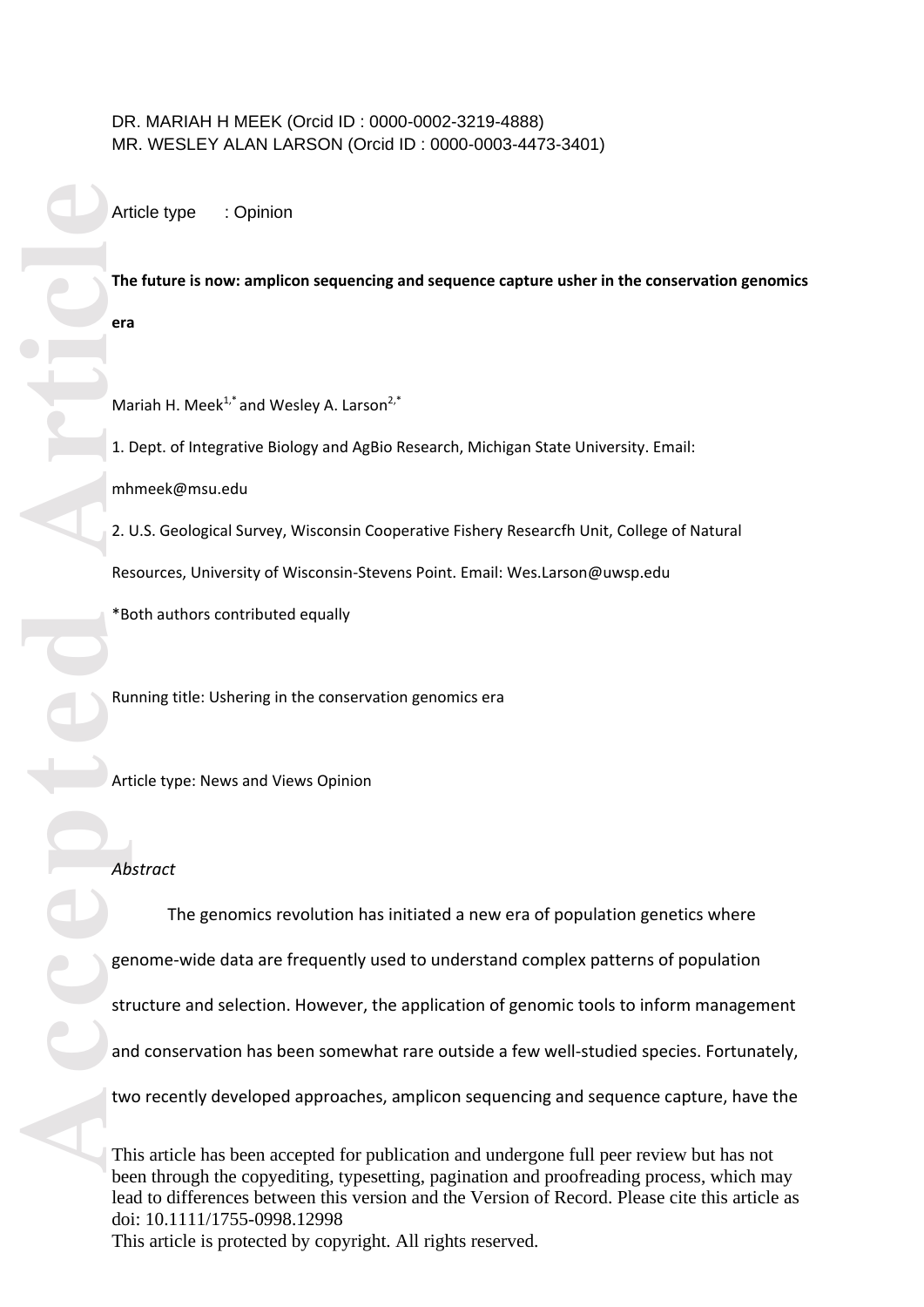**Accepted Article**<br> **Article**<br> **Article**<br> **Article**<br> **Article**<br> **Article**<br> **Article**<br> **Article**<br> **Article** potential to significantly advance the field of conservation genomics. Here, amplicon sequencing refers to highly multiplexed PCR followed by high -throughput sequencing (e.g. GTseq) , and sequence capture refers to using capture probes to isolate loci from reduced representation libraries (e.g. Rapture) . Both approaches allow sequencing of thousands of individuals at relatively low costs, do not require any specialized equipment for library preparation, and generate data that can be analyzed without sophisticated computational infrastructure. Here, we discuss the advantages and disadvantages of each method and provide a decision framework for geneticists who are looking to integrate these methods into their research program. While it will always be important to consider the specifics of the biological question and system, we believe that amplicon sequencing is best suited for projects aiming to genotype < 500 loci on many individuals (> 10,000) or for species where continued monitoring is anticipated (e.g. long -term pedigrees). Sequence capture, on the other hand, is best applied to projects including fewer individuals or where > 500 loci are required. Both of these techniques should smooth the transition from traditional genetic techniques to genomics, helping to usher in the conservation genomics era . Key words: amplicon sequencing, sequence capture, RAD sequencing, Rapture, GTseq,

## *Introduction*

conservation genomics

Genomics has revolutionized the fields of population genetics and molecular ecology (Andrews *et al.* 2016; Davey *et al.* 2011; Narum *et al.* 2013) , and has enormous potential for facilitating similar advances in conservation. However, this potential has yet to be fully realized. Genomic data (defined here as data from 100s to 1000s of sequenced loci sample d across the genome) is now easier to generate and analyze for non-model organisms, and it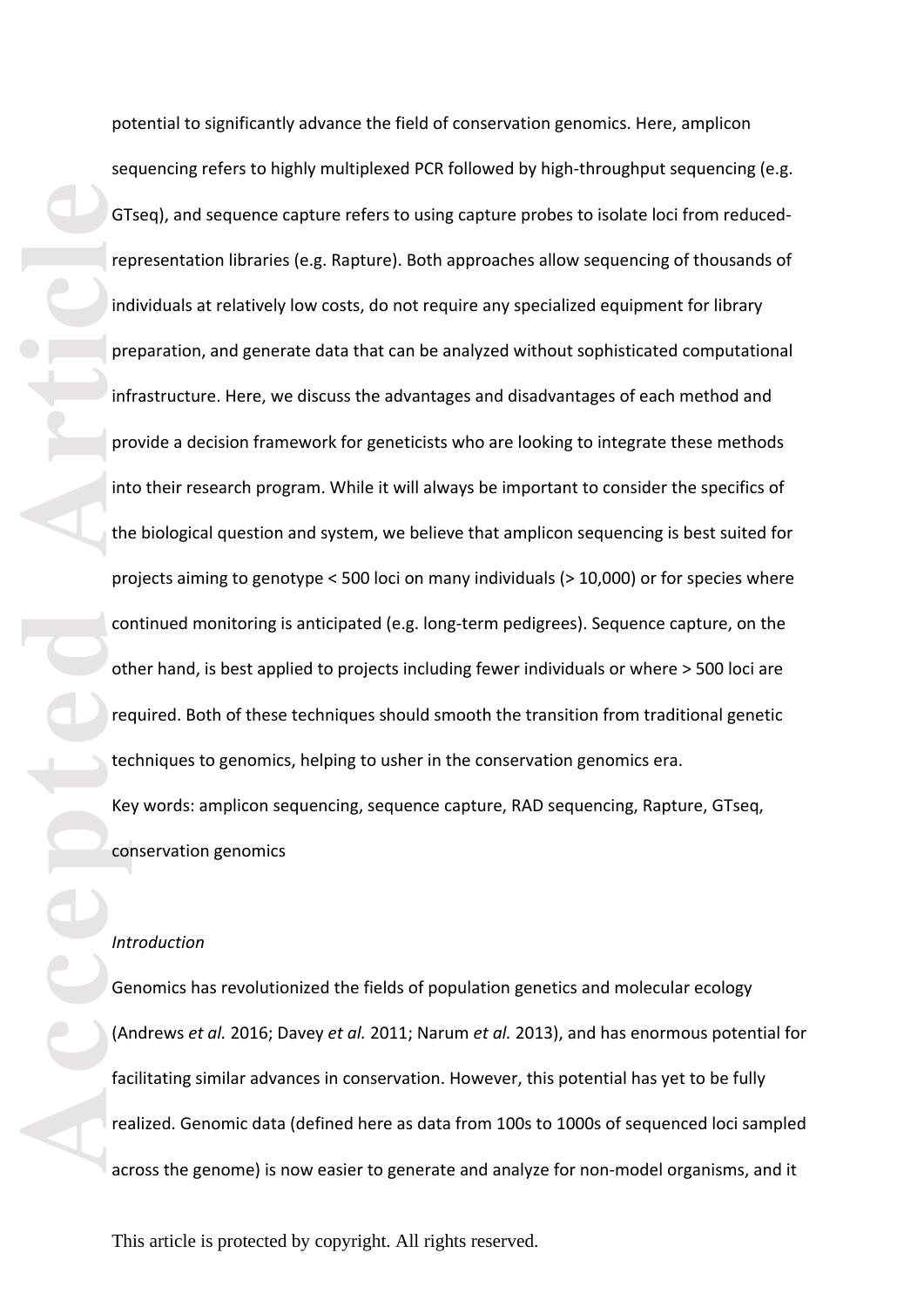**Accepted Articles Article**<br> **Article**<br> **Articles Articles Articles Articles Articles Articles Articles Articles Articles Articles Articles Articles Articles Articles Articles Articles A** can now also be used to answer new questions that traditional genetic markers (limited marker sets such as microsatellites and mtDNA) cannot. This includes gaining an understanding of adaptive genetic variation and genotype -by -environment interactions, in addition to the more traditional analyses of population structure and gene flow (Bernatchez 2016; Luikart *et al.* 2003). Given this potential, several reviews over the last ten years have touted ways that genomic data should revolutionize the field of conservation (e.g. Allendorf, Hohenlohe, Luikart 2010; Bernatchez *et al.* 2017; Funk, McKay, Hohenlohe, Allendorf 2012; Garner *et al.* 2016; Hoffmann *et al.* 2015; Ouborg *et al.* 2010; Supple & Shapiro 2018), but this revolution has not fully come to fruition (Shafer *et al.* 2015). However, we believe we have reached the point where genomics can and should be a part of conservation science and practice. Here, we describe two recently developed genomic techniques, amplicon sequencing and sequence capture, that can help facilitate the transition from conservation genetics to conservation genomics . Additionally, we provide a decision framework for conservation practitioners to decide which of these genomic technique s is best for addressing their conservation questions. Our hope is this commentary will provide a roadmap that can be used by researchers who are attempting to integrate these new techniques into their workflow .

# *Amplicon sequencing and sequence capture facilitate the transition to conservation genomics*

Two recently developed genomic approaches are primed to revolutionize the field of conservation genetics by reducing costs and facilitating more user -friendly and standardized analyses compared to methods such as restriction -site associated DNA (RAD) sequencing. These approaches are amplicon sequencing and sequence capture. Here, we define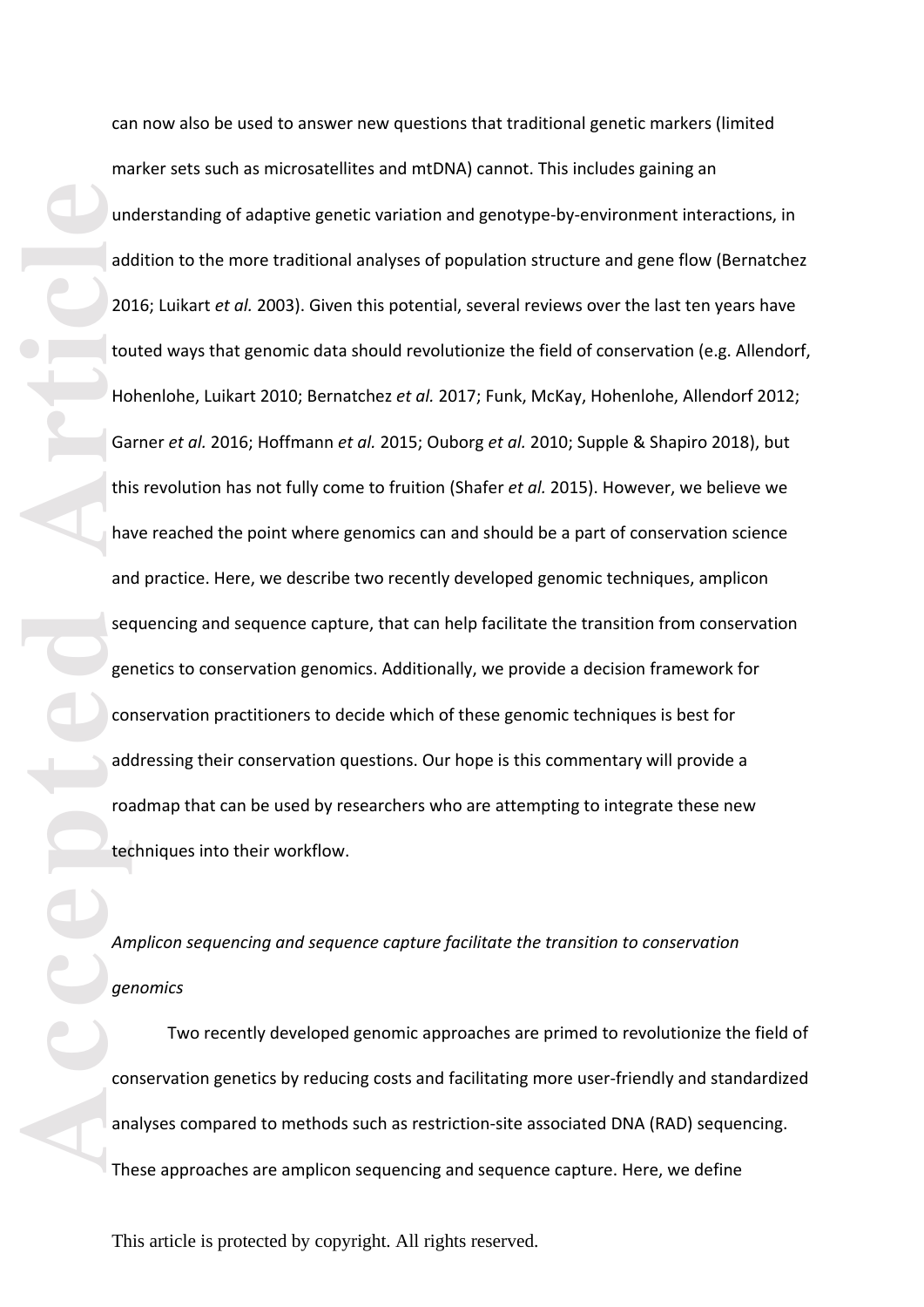**Accepted Article**<br> **Article**<br> **Article**<br> **Article**<br> **Article**<br> **Article**<br> **Article**<br> **Article**<br> **Article**<br> **Article**<br> **Article**<br> **Article**<br> **Article**<br> **Article**<br> **Article**<br> **Article**<br> **Article**<br> **Article**<br> **Article**<br> **A** amplicon sequencing as highly-multiplexed PCR followed by high<br>with the goal of genotyping of thousands of individuals at hundre<br>sequencing lane (e.g. Campbell, Harmon, Narum 2015), and sequencing lane (e.g. Campbell, Harm amplicon sequencing as highly-multiplexed PCR followed by high-throughput sequencing with the goal of genotyping of thousands of individuals at hundreds of markers in a single sequencing lane (e.g. Campbell, Harmon, Narum 2015), and sequence capture as the use of capture baits to target and sequence loci identified using reduced -representation approaches, such as RAD sequencing (e.g. Ali *et al.* 2016; Hoffberg *et al.* 2016) (Table 1) . Both of these methods facilitate the collection of increased amounts of genomic data at costs that are similar to non-genomic techniques (Fig. 1). Additionally, these methods take advantage of improved and simplified analysis pipelines that are available as a result of the maturation of the population genomics field. The major impediments for most laboratories attempting to implement genomic techniques are cost and lack of bioinformatics expertise or powerful computing resources (Taylor, Dussex, van Heezik 2017). Amplicon sequencing and sequence capture address these hurdles, providing a much easier path to implement genomics than what was available only a few years ago.

Even with these recent advances, the transition from traditional methods (e.g. microsatellites) to genomics is non -trivial. However, we believe that the field of genomics has progressed to the point that there is little reason for conservation genetics laboratories not to begin the genomic transition. Laboratory methods for amplicon sequencing and sequence capture are relatively straight forward (e.g. Ali *et al.* 2016; Campbell *et al.* 2015; Hoffberg *et al.* 2016). Additionally, neither of these approaches require highly specialized equipment for library preparation, and sequencing can be conducted at a core facility, eliminating the need for laboratories to purchase an expensive sequencer.

Methods for analyzing genomic data have also advanced significantly over the last decade. Initially, analysis pipelines and parameters were rarely shared among laboratories, giving the field somewhat of a "wild west" mentality, with everyone developing their own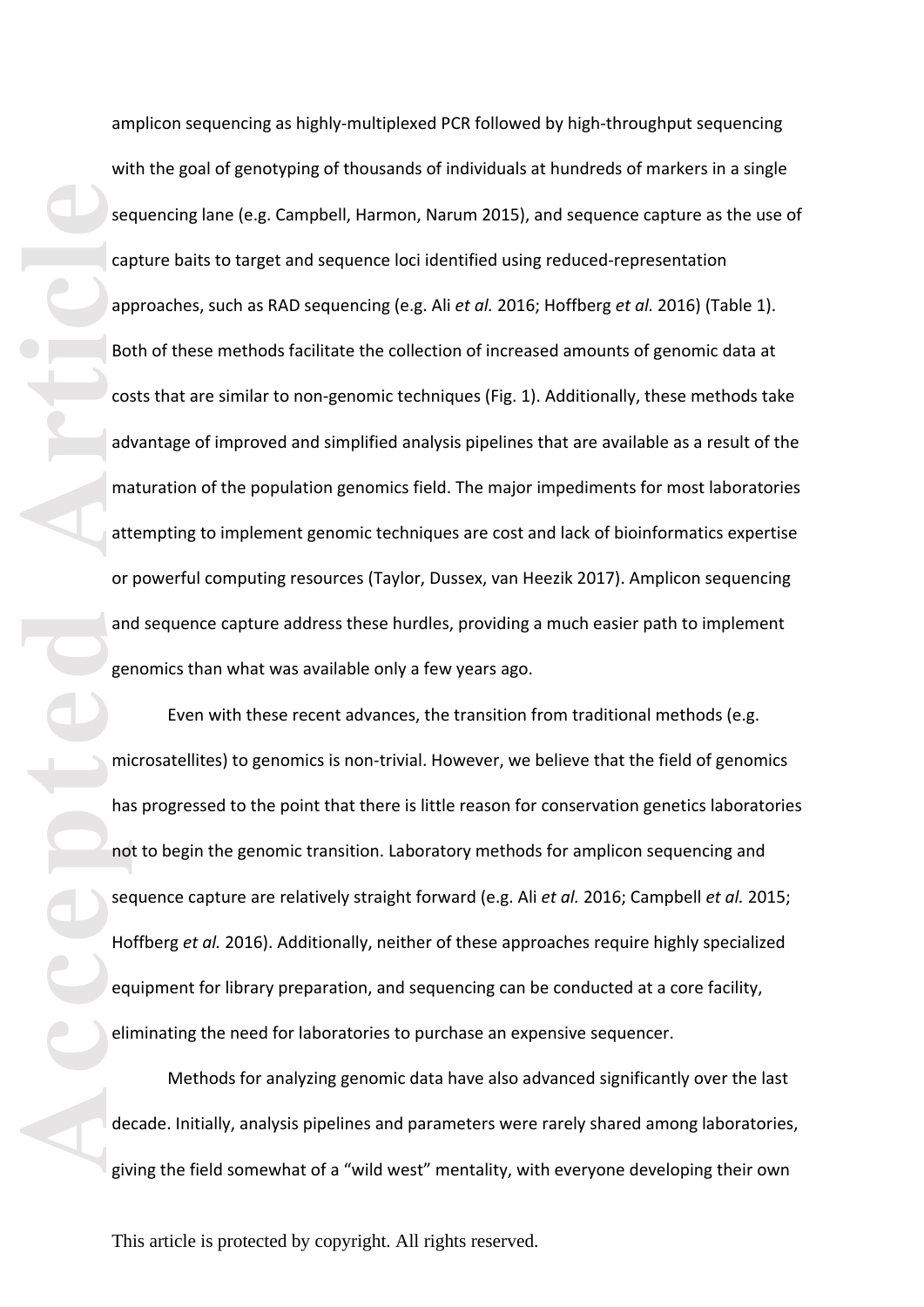**Co**<br> **Accepted Article**<br> **Article**<br> **Article**<br> **Article**<br> **Article**<br> **Article**<br> **Article**<br> **Article**<br> **Article**<br> **Article**<br> **Article**<br> **Article**<br> **Article**<br> **Article**<br> **Article**<br> **Article**<br> **Article**<br> **Article**<br> **Articl** analysis approaches. This made it extremely difficult to conduct genomic research without a strong background in computational biology and bioinformatics and likely prevented many conservation genetics laboratories from engaging in this type of research. As population genomics has matured, analysis pipelines have become more standardized, making it easier for laboratories unfamiliar with the handling of next generation sequencing data to break into the field. Researchers new to the field of genomic analyses will still require some time learning entry level bioinformatic skills, but this process is made easier by improved pipelines, such as the STACKS software (Catchen *et al.* 2013; Paris, Stevens, Catchen 2017), which gets more and more user friendly with each update, as well as documented and user friendly scripts for analysis of amplicon sequencing data (e.g. Campbell *et al.* 2015; McKinney et al. in prep). Developers continue to improve these pipelines (Andrews *et al.* 2018; O'Leary *et al.* 2018; Paris *et al.* 2017; Rochette & Catchen 2017) and have identified important parameters that should be explored, providing guidance that minimizes the need to test the full parameter space for each new study.

Amplicon sequencing has recently been adopted by multiple genetics laboratories to genotype tens of thousands of individuals for research and monitoring efforts in salmonids (e.g. Matala et al. 2016). Additionally, a number of published studies have highlighted the utility of amplicon sequencing , including an analysis of thousands of Coho salmon (*Oncorhynchus kisutch)* for parental based tagging and genetic stock identification (Beacham *et al.* 2018; Beacham *et al.* 2017), analysis of Chinook salmon (*O. tshawytscha* ) returning to a stream in Idaho over a 19-year period to evaluate long-term impacts of supplementation (Janowitz -Koch *et al.* 2018) , genetic monitoring of Atlantic salmon (*Salmo salar*, Aykanat, Lindqvist, Pritchard, Primmer 2016), evaluating pedigree relationships in kelp rockfish (*Sebastes atrovirens*) using microhaplotypes (Baetscher *et al.* 2018), and determining allele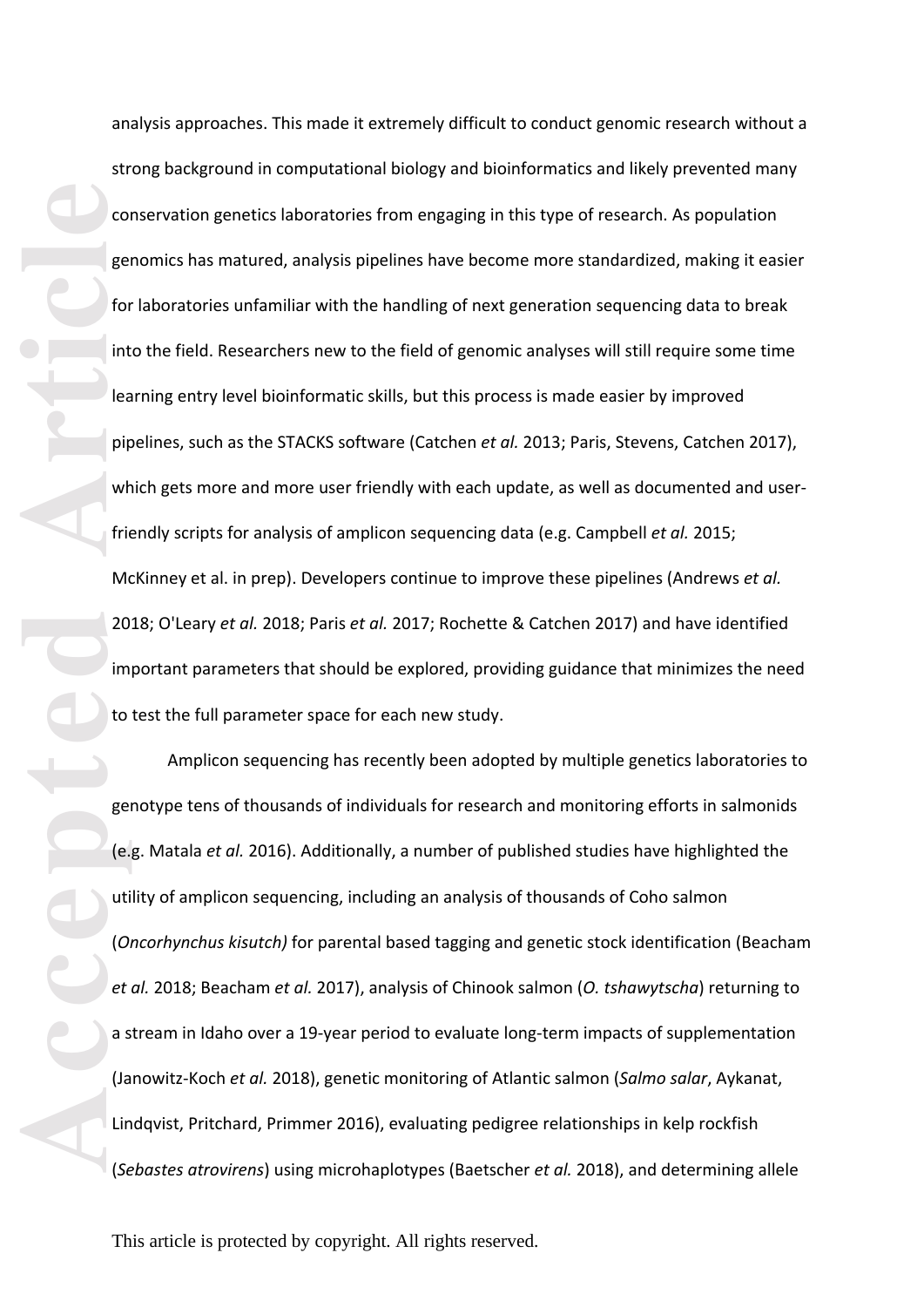dosage in Chinook salmon (McKinney *et al.* 2018) . Larson is also developing amplicon sequencing containing approximately 500 loci for various management applications in walleye (*Sander vitreus*), cisco, lake sturgeon (*Acipenser fulvescens* ), and lake whitefish (*Coregonus clupeaformis*). These applied management efforts and published studies highlight how amplicon sequencing is useful for systems that require sample processing to be easy and low cost and data to be compatible across different laboratories .

**Accepted**<br> **Accepted**<br> **Article**<br> **Article**<br> **Article**<br> **Article**<br> **Article**<br> **Article**<br> **Article**<br> **Article**<br> **Article**<br> **Article**<br> **Article**<br> **Article**<br> **Article**<br> **Article**<br> **Article**<br> **Article**<br> **Article**<br> **Article**<br> When microsatellites are the preferred marker due to high polymorphism or existing datasets, amplicon sequencing methods can also be applied to transition from capillary sequencing to a next-generation sequencing based approach (Zhan et al. 2017). Bradbury *et al.* (2018) highlight this approach by identifying 101 microsatellite loci from the available Atlantic salmon genome and genotyping 1 ,558 individuals via amplicon sequencing. The results of this study identified previously undescribed fine -scale population structure in Atlantic salmon. However, the authors found it challenging to convert previously developed microsatellites to amplicon assays due to variation in product size and sequence length restrictions, suggesting that developing new panels may be preferable for microsatellites .

Sequence capture is currently being used by conservation geneticists to address conservation and management questions. However, because these methods are relatively new, many of the results of these studies have not yet completed the peer -review process. In the manuscript describing the sequence capture method, Rapture, Ali et al. (2016) genotype 288 individuals at 500 identified RAD tag loci on a fraction of an Illumina HiSeq2500 sequencing lane, demonstrating that it should be possible to genotype thousands of individuals on a full lane. The authors highlight the extreme flexibility of this method in the ability to optimize the number of individuals that can be genotyped and the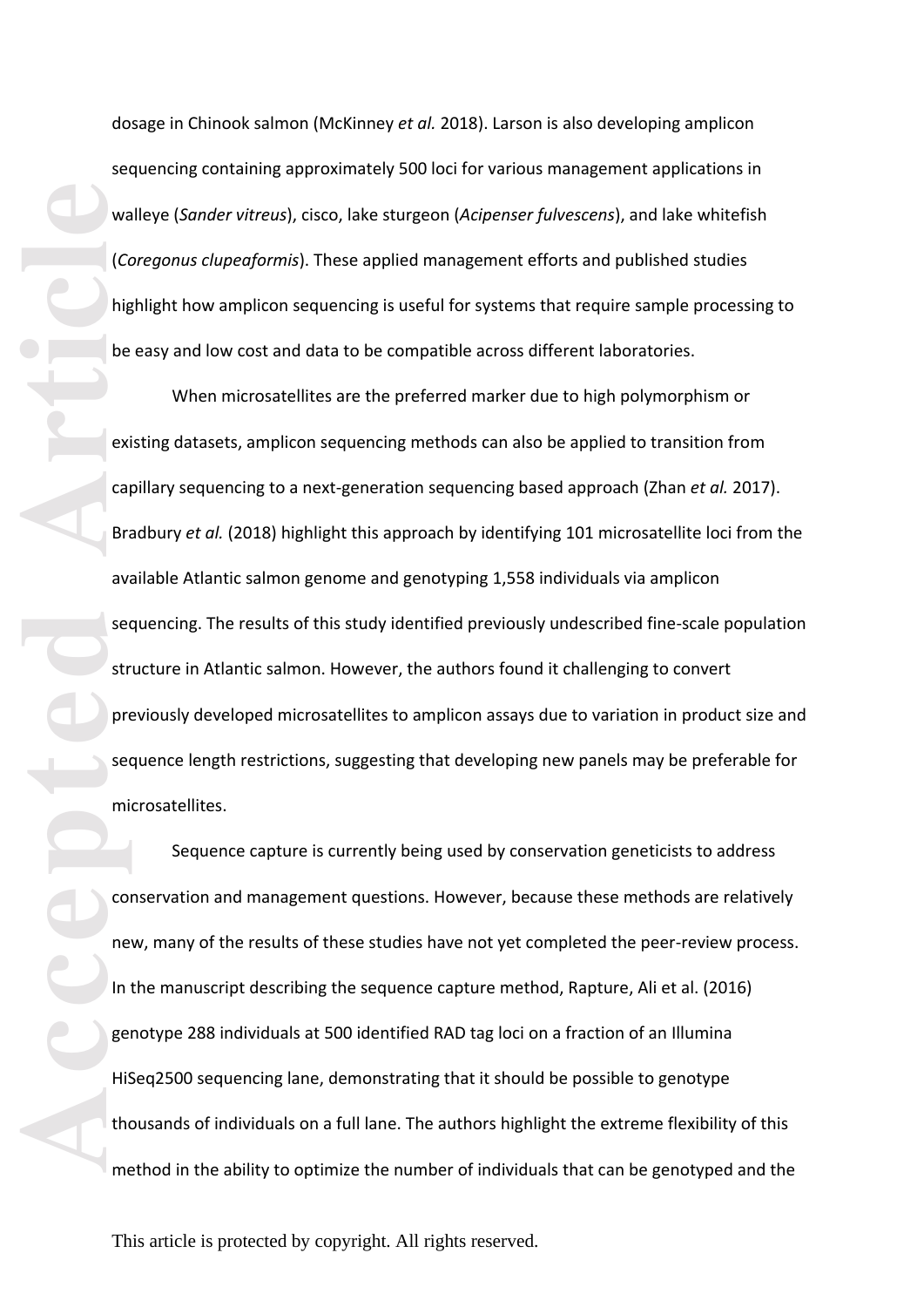Macconsole<br>
Articlean Article<br>
Article<br>
Article<br>
Article<br>
Article<br>
Article<br>
Article<br>
Article<br>
Article<br>
Article<br>
Article<br>
Article<br>
Article<br>
Article<br>
Article<br>
Article<br>
Article<br>
Article<br>
Article<br>
Article<br>
Article<br>
Article<br>
Ar number of loci that can be designed. In demonstrating the RADcap method, Hoffberg *et al.* (2016) describe genotyping up to 384 *Wisteria* sp. individuals at ~900 loci. Very recently , Margres *et al.* (2018) used Rapture to genotype 624 Tasmanian devils at ~16,000 SNP loci and another study Komoroske *et al.* (2018) used Rapture to genotype over 1000 samples from multiple species of marine turtle at the same ~2,000 SNP loci. We also each have multiple studies in progress using these methods. For example, Meek is using sequence capture to develop a panel of ~8,000 SNP markers for brook trout (*Salvelinus fontinalis*), a cold -water fish that is native to the eastern United States and Great Lakes region, for use in addressing management questions. The panel will be used to identify fine scale population structure, effects of hatchery stocking, and local adaptation for the watersheds around Lake Superior, as well as to better understand range -wide population structure and potential for adaptation to heat stress. Larson has also developed sequence capture panel s containing 7,000 -10,000 loci for cisco and walleye to investigate population structure and adaptive diversity across the Great Lakes region. These panels will be integrated into laboratory workflows across the Great Lakes, helping to usher in the genomics era in this region. *Comparison of two common methods, GTseq and Rapture*

There are many variations of amplicon sequencing and sequence capture , but the two approaches most frequently used for conservation genomics questions, to our knowledge, are genotyping-in-thousands by sequencing (GTseq, Campbell *et al.* 2015) and Rapture (Rapture, Ali *et al.* 2016). GTseq is a cost -effective amplicon sequencing technique, originally developed to conduct high -throughput genotyping in Pacific salmon, and Rapture is an extension of the RADseq protocol (Baird *et al.* 2008) that enriches for sequences adjacent to restriction sites via a RAD-seq library preparation and then incorporates capture baits to target a subset of these sequences that are of interest. Other methods for amplicon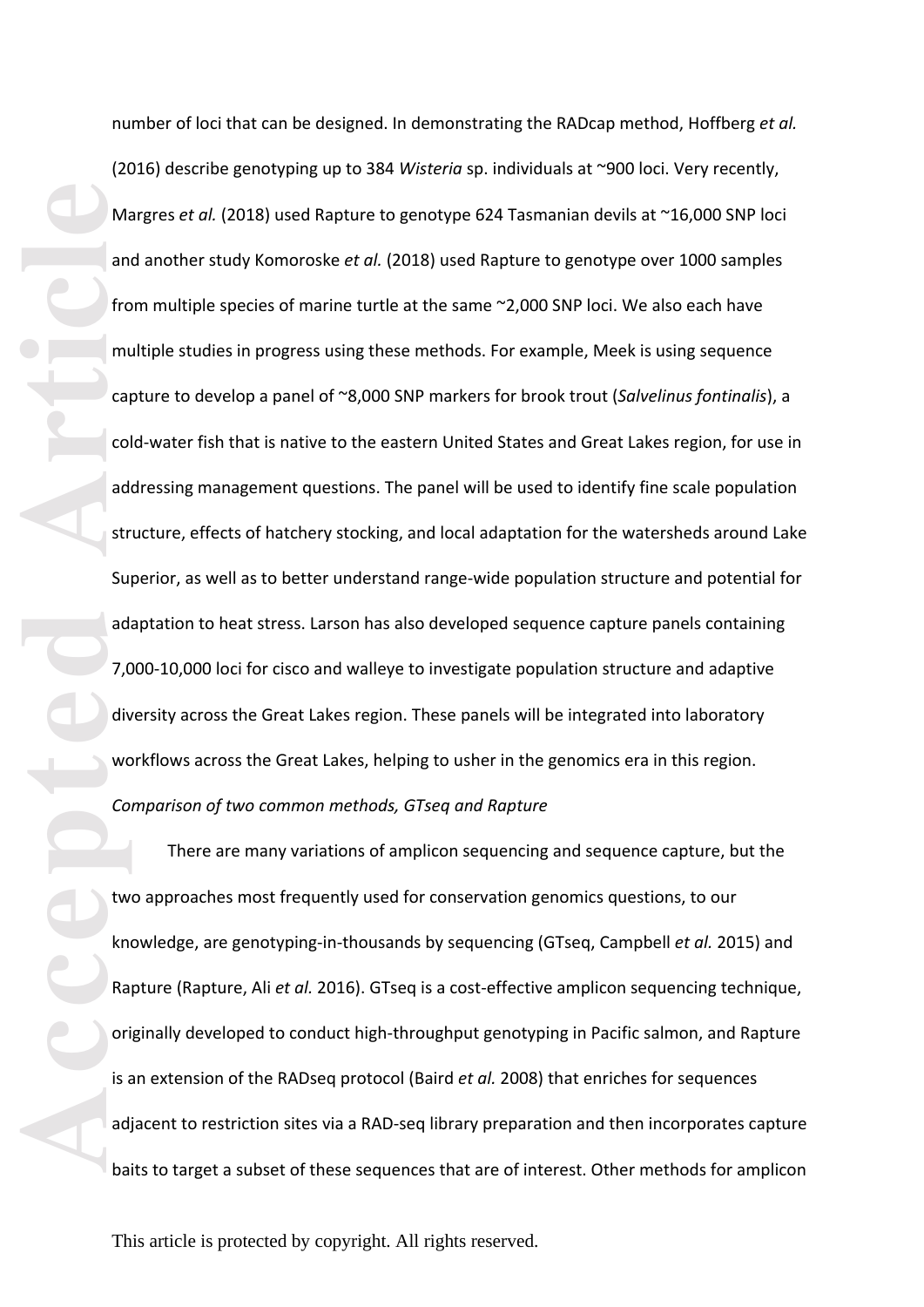sequencing include Illumina TruSeq® and ThermoFisher AmpliSeq®, and other methods for sequence capture of reduced-representation libraries include RADcap (Hoffberg et al. 2016). Additionally, there are also uses of amplicon sequencing and sequence capture that target specific genes or regions of the genome (e.g. the mitochondrial genome) but these methods are more often are used to answer questions related to phylogenetics and functional genomics. Comparing the advantages and disadvantages of all the amplicon sequencing and sequence capture methods is outside the scope of this paper. Instead, we will focus on comparing GTseq and Rapture because we believe these are the most widely used and applicable techniques for high-throughput genotyping for conservation. However, the tradeoffs between GTseq and Rapture should be similar to the tradeoffs between most amplicon sequencing and sequence capture methods that are used for high throughput sequencing to genotype SNPs .

**Ad**<br>
spectrum<br>
article<br>
article<br>
article<br>
article<br>
article<br>
article<br> **Ad**<br>
spectrum<br>
article<br>
article<br>
article<br>
article<br>
article<br>
article<br>
article<br>
article<br>
bidic<br>
bidic<br>
bidic<br>
bidic<br>  $\frac{1}{2}$ <br>
bidic<br>  $\frac{1}{2}$ <br>
bidic<br> While both GTseq and Rapture are clearly useful for a variety of applications, there are some major differences between the two techniques (Table 1). One of the most important differences involves panel development. For Rapture, target RAD tag sequences must be identified by conducting RADseq and SNP identification on a smaller set of individuals (aka the ascertainment panel). Then, target RAD tag sequences are sent to a private company who synthesizes the panel of "baits". Baits are oligonucleotides that are complementary to the target sequence (i.e. target RADtag ) that are then transcribed onto biotinylated RNA. This process usually takes a few months and does not require significant input from the researchers creating the panel, once the target sequences are identified, as the manufacturer does the testing to ensure bait compatibility. GTseq, on the other hand, requires researchers to identify target loci using RADseq or other methods and then conduct multiple rounds of primer testing to ensure that all primer pairs for the GTseq panel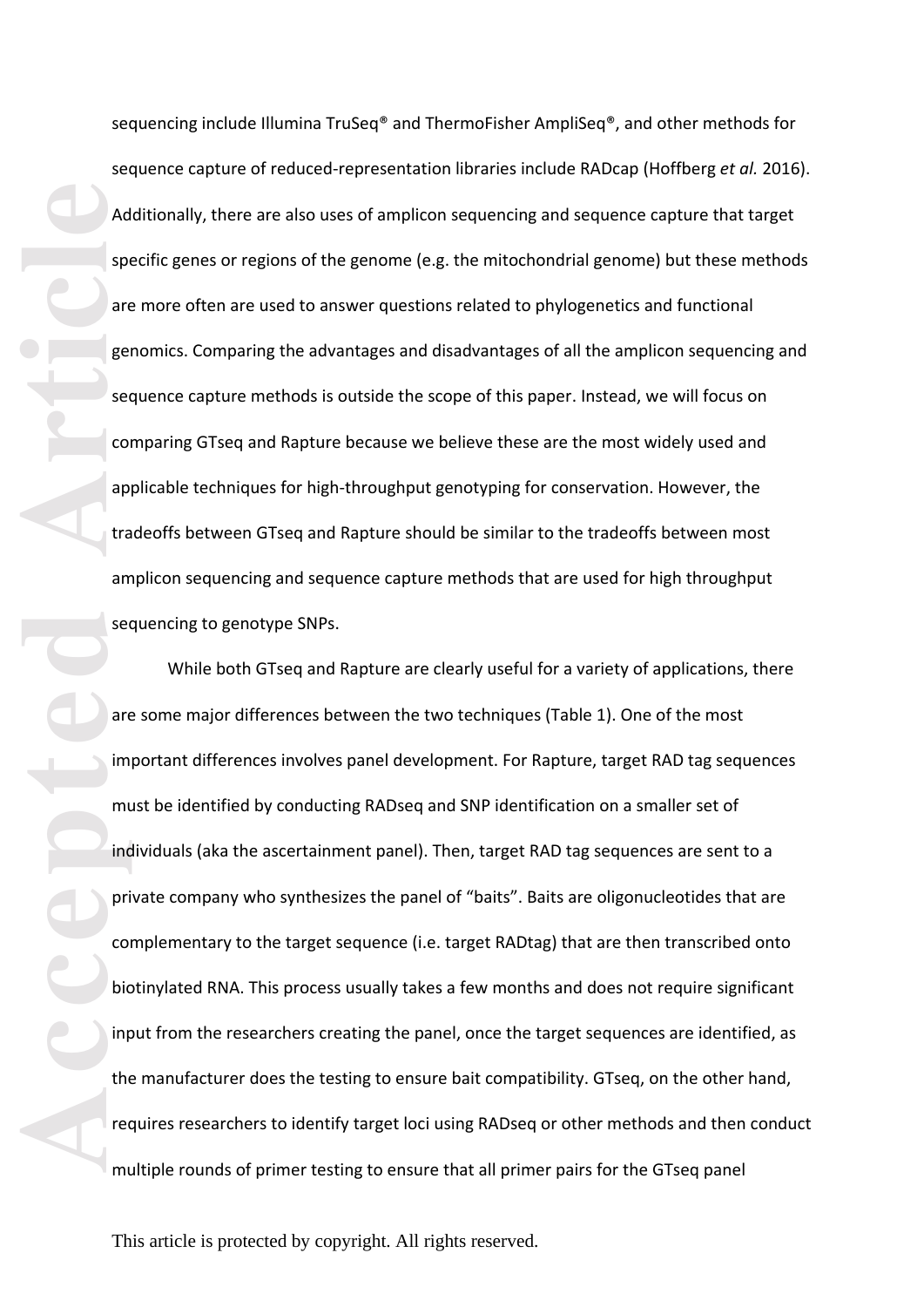produce appropriate numbers of reads (G. McKinney, NOAA, personal communication ). This process also takes a few months but necessitates significantly more input from the researcher than the process to create a Rapture panel.<br>Library preparation is much simpler for GTseq compared to Rapture. The major steps

**Accepted Article**<br> **Article**<br> **Article**<br> **Article**<br> **Article**<br> **Article**<br> **Article**<br> **Article**<br> **Article**<br> **Article**<br> **Article**<br> **Article**<br> **Article**<br> **Article**<br> **Article**<br> **Article**<br> **Article**<br> **Article**<br> **Article**<br> **A** for GTseq library preparation are PCR amplification of targeted amplicons, DNA normalization, and ligation of index barcodes (Campbell *et al.* 2015). Rapture is essentially a RAD library preparation with a sequence capture at the end (enrichment of target sequence via streptavidin coated magnetic beads) and therefore involves many more steps than<br>GTseq, including enzyme digestion, multiple bead cleanups, shearing, and size selection (Ali *et al.* 2016). Additionally, while the shearing step for Rapture can be conducted using a fragmentase enzyme, most laboratories prefer using a sonicator to fragment DNA more precisely. Sonicators are available for use at most university core laboratories or can be purchased for \$10,000 -\$20,000. Rapture also requires a time -consuming DNA normalization step prior to library preparation, whereas the normalization step in GTseq is plate -based and much simpler. Finally, the DNA quality and quantity required for Rapture are also likely higher than for GTseq due to simplicity of the GTseq library preparation and the additional PCR cycles included in the GTseq protocol. However, the influence of DNA quality and quantity on the GTseq and Rapture approaches has not been explicitly tested (but see Komoroske *et al.* 2018 for the relationship between DNA quantity and sequence alignments in Rapture data).

Analysis is also much simpler and faster for GTseq data compared to Rapture data , but this is primarily a function of the number of loci generated from each approach and the requirement for sequence alignment for Rapture . Analysis of Rapture data containing thousands of loci is most often conducted using program s such as STACKS , which require a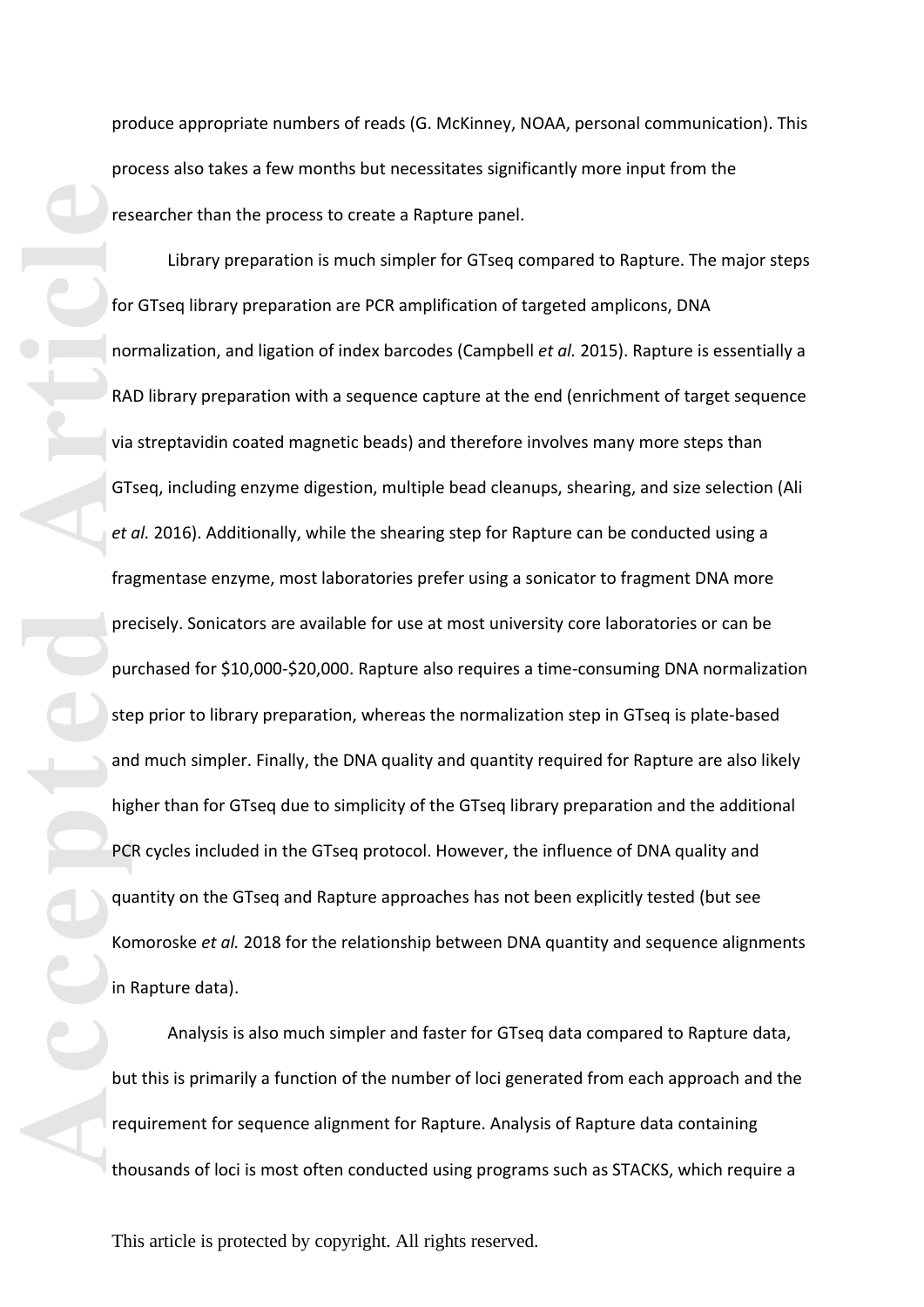sequence assembly step, as well as many other steps with multiple parameters to optimize (e.g. Hoffberg *et al.* 2016). Contrastingly, GTseq analysis most often utilizes in silico probes and pattern matching to count the number of reads for each allele (Campbell *et al.* 2015), eliminating the need for a sequence assembly step. Using current pipelines, analysis of typical RADseq or Rapture data generally takes days to weeks, whereas analysis of GTseq data takes hours to days. It is important to note that these are the analytical approaches that are typically applied to GTseq and Rapture data , but the approaches are flexible (e.g. GTseq analysis methods could be used to analyze Rapture data).

an elin type dan the street of the the street of the the street of the the street of the the street of the street of the street of the street of the street of the street of the street of the street of the street of the str One major advantage of Rapture compared to GTseq is panel flexibility ; one does not need to worry about primer interactions. Each time a primer pair is added to a GTseq panel, the panel needs to be retested to ensure that all primer pairs still amplify as expected, while with Rapture one just needs to order a new bait set from the manufacturer, who will do the necessary and relatively minimal testing. However, with Rapture one is limited to loci found in RAD tags (next to targeted restriction sites), while GTseq can be used to genotype any locus that can be PCR amplified, including loci in functional genes or loci that have been previously published (e.g. existing SNP assays).

Another advantage of Rapture is the number of loci that can be genotyped. GTseq panels are limited to approximately 500 loci due to issues associated with primer interactions (G. McKinney, NOAA, personal communication). Therefore, if researchers want to genotype more than 500 loci, they need to design multiple panels, which is relatively costly (Table 1). Rapture, on the other hand, is highly flexible and can be used to genotype everything from hundreds of SNPs to tens of thousands. It is important to note that<br>sequencing costs for Rapture will scale based on the number of loci interrogated and will be similar to GTseq for smaller panels containing hundreds of loci (Table 1).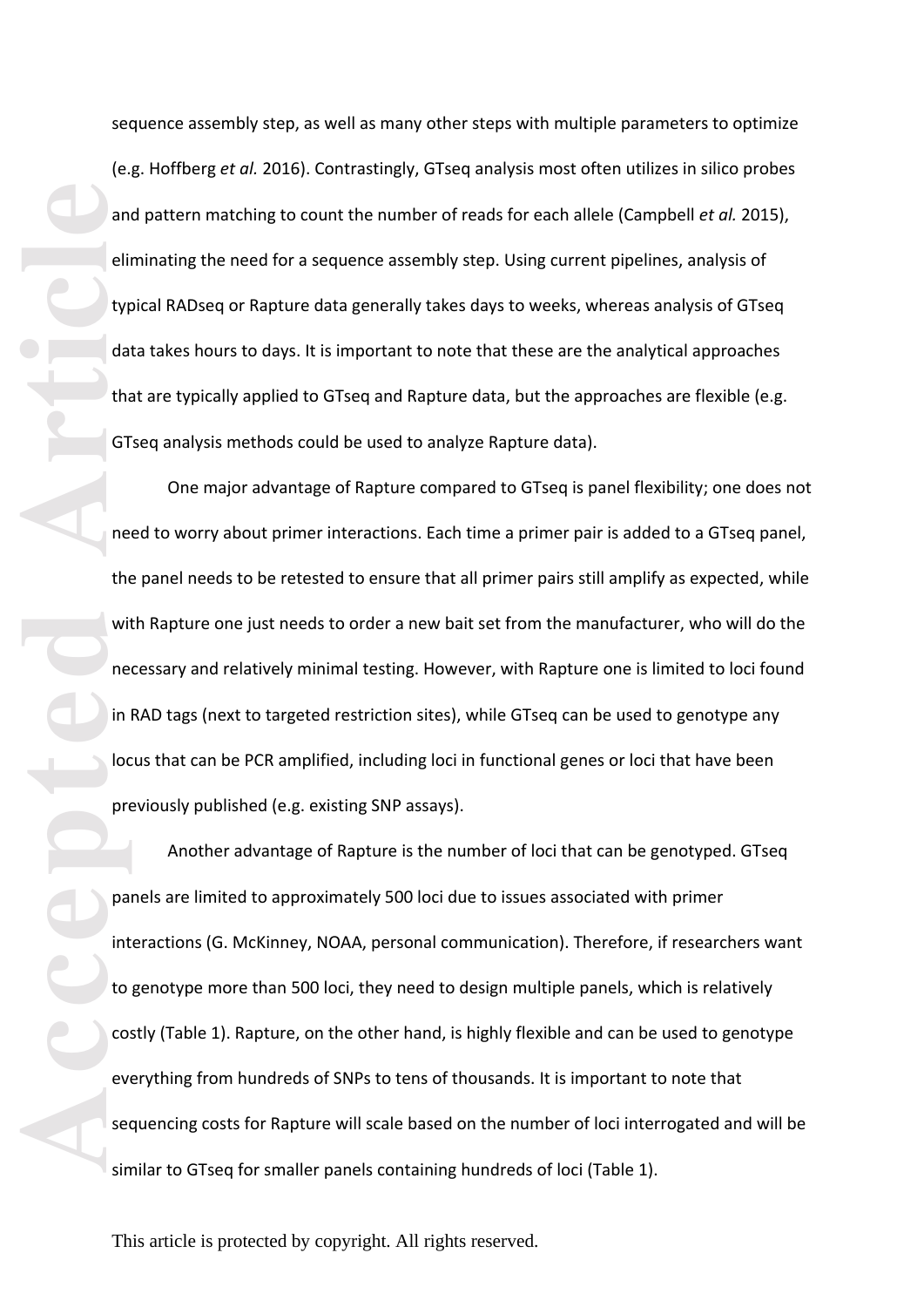**Accepted Article**<br> **Article**<br> **Article**<br> **Article**<br> **Article**<br> **Article**<br> **Article**<br> **Article**<br> **Article**<br> **Article**<br> **Article**<br> **Article**<br> **Article**<br> **Article**<br> **Article**<br> **Article**<br> **Article**<br> **Article** Reliably genotyping all loci that are initially screened in panel development is unlikely for both GTseq and Rapture, but the percentage of loci that can be reliably genotyped seems to be slightly higher for GTseq. For Rapture, some baits will have low capture efficiency, preventing reliable genotyping of all loci (Ali *et al.* 2016). While few studies have reported the percentage of loci that are effectively captured, personal observations from our datasets suggest this number is approximately 80 -90% of targeted loci. For GTseq, differences in primer efficiency can cause certain loci to under or over amplify, necessitating their removal. For example, Baetscher *et al.* (2018) had to remove 27 of the 192 markers that were initially screened (85% of initial loci retained). However, by manipulating primer concentrations and redesigning primers, it may be possible to retain a high percentage of initially screened loci. Campbell *et al.* (2015) used these techniques to reliably genotype 187 of 192 (97%) of targeted loci with GTseq. If genotyping > 90 % of targeted loci is necessary, we suggest GTseq with the caveat that achieving this goal could take significant panel testing beyond what is described in Table 1.

Data quality has been well-vetted with GTseq (> 99.99% genotype concordance with established methods, Campbell *et al.* 2015; Janowitz -Koch *et al.* 2018), but no such comparisons have been conducted for Rapture. It is likely that Rapture will also achieve high concordance with established methods, but, until this is verified, we suggest some caution if Rapture is used for applications that are highly sensitive to genotyping error. For example, if Rapture is used for these highly sensitive applications, we suggest strict read depth cutoffs and genotyping parameters.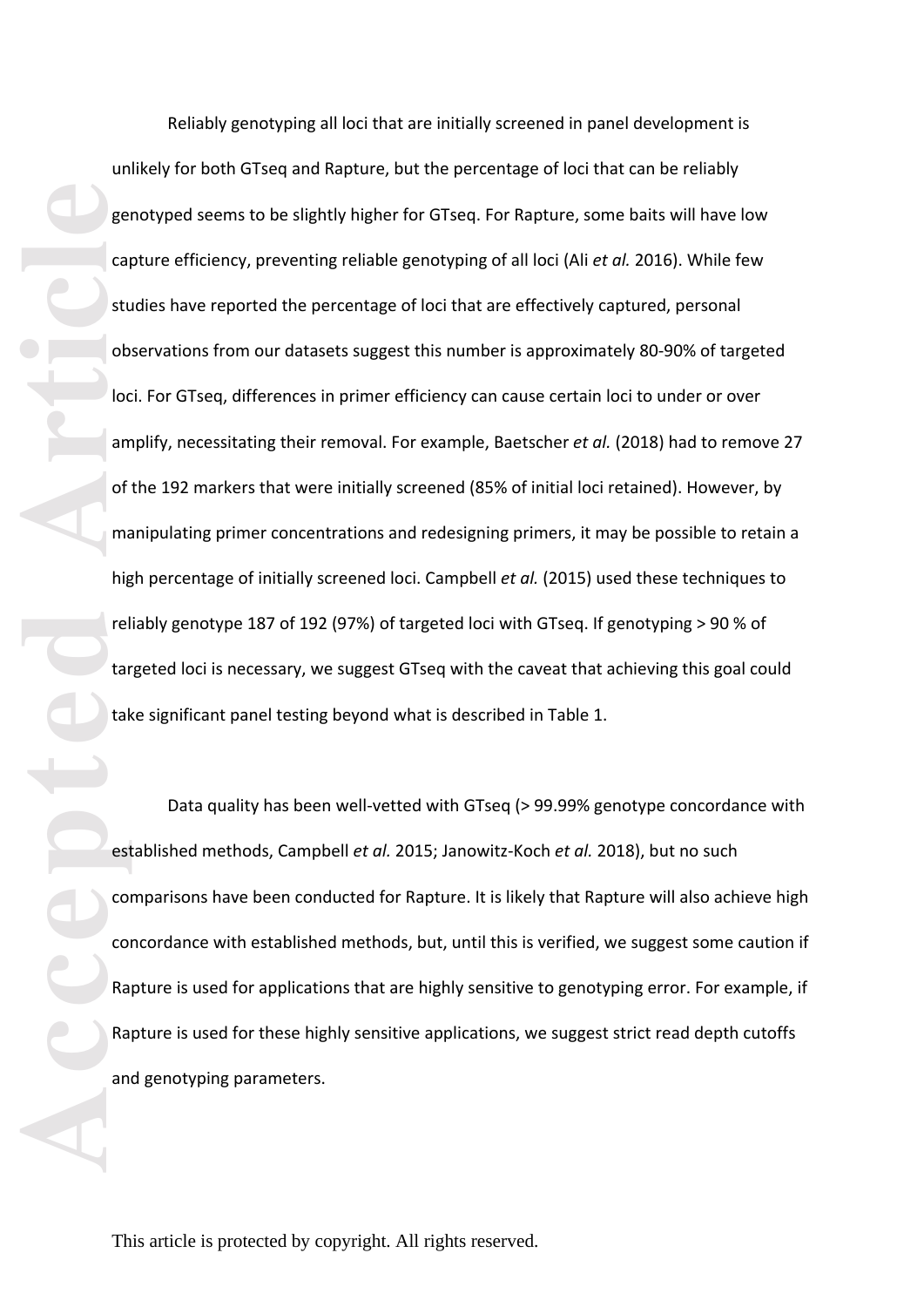*GTseq or Rapture: Decision framework for conservation genomics studies*

**Accepted Article**<br> **Article**<br> **Article**<br> **Article**<br> **Article**<br> **Article**<br> **Article**<br> **Article**<br> **Article**<br> **Article**<br> **Article**<br> **Article**<br> **Article**<br> **Article**<br> **Article**<br> **Article**<br> **Article**<br> **Article**<br> **Article**<br> **A** Laboratories that conduct genetic analysis on Pacific salmon have been among the leaders when it comes to using new genetic techniques to answer applied questions in conservation genomics, due to the large number of samples that these laboratories need to process (often over a hundred thousand per year per lab ) and the financial resources available for marker development in salmonids. For example, SNPs were adopted by the Pacific salmon genetics community in approximately 2005, well before they had percolated into most conservation genetics applications (Seeb *et al.* 2011). Many laboratories conducting genetic analysis of Pacific salmon on the US West Coast have chosen to use amplicon sequencing rather than Rapture for high -throughput applications such as parentage-based tagging and mixed-stock analysis. However, this may be due to several factors, including the fact that GTseq was developed before Rapture, so it gained early momentum. GTseq was also adopted by salmonid genetics programs because existing SNP datasets could be converted to GTseq panels, allowing historic datasets to continue to be used. Rapture would have required recreating and genotyping baseline datasets at new loci as Rapture only targets SNPs that are found in RAD tags. Additionally, the shorter and simpler workflow of GTseq compared to Rapture and the fact that GTseq should be more robust to variation in DNA quality and quantity likely factored into this decision. Finally, the fact that GTseq panels require significantly more investment to develop than Rapture panels was likely not a major impediment for salmon geneticists because there are a large number of researchers working on developing genomic resources for salmon. The cost -benefit analysis of various techniques, however, is often different for geneticists working on Pacific salmon compared to other conservation geneticists, who may only run hundreds of samples of a given species per year.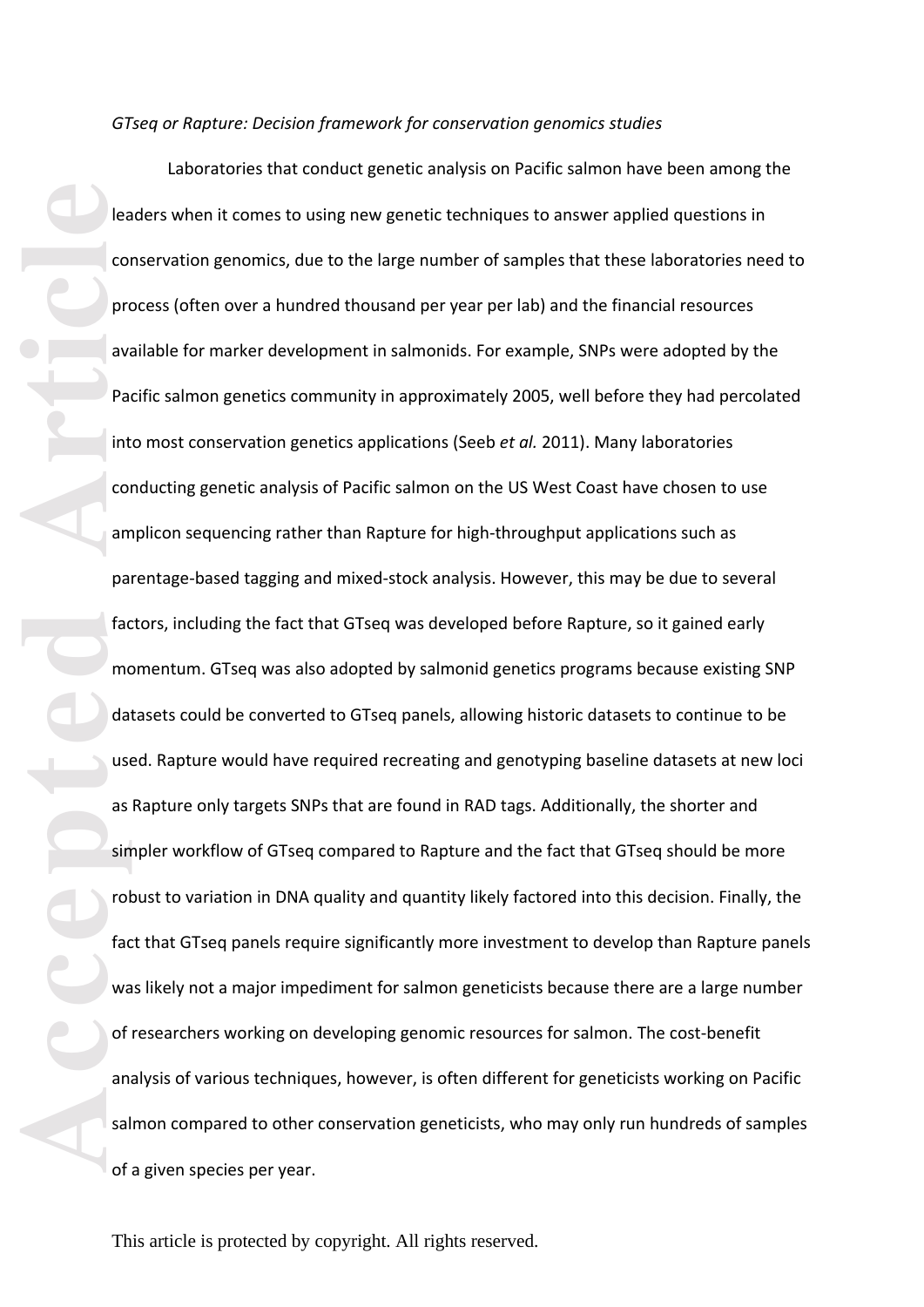Many conservation geneticists work on multiple species. As such, each project represents an opportunity to conduct a cost -benefit analysis and choose the best available technique for the task at hand. The appropriate technique for each project is largely dependent on the number and quality of samples that need to be run, requirements for particular loci to be genotyped (e.g. to match existing datasets or include important genes), the probability that samples from the same species/populations will need to be run into the future, the amount of data that have already been collected for the species, the accuracy/quality of data required, and the biological questions being asked. We provide a decision tree in Fig. 2 to offer guidance for determining what method is best for new projects.

**Accession**<br> **Accession**<br> **Article**<br> **Article**<br> **Article**<br> **Article**<br> **Article**<br> **Article**<br> **Article**<br> **Article**<br> **Article**<br> **Article**<br> **Article**<br> **Article**<br> **Article**<br> **Article**<br> **Article**<br> **Article**<br> **Article**<br> **Article** The target loci and research question will play a large role in determining if Rapture or GTseq is best. If target loci have already been identified and are located outside of RAD tags (e.g. SNPs to match baselines, microsatellites, adaptive loci of interest, or SNPs found through whole -genome resequencing), then G Tseq will need to be used. However, for species that have little to no prior genomic information, RADseq and/or Rapture may be the best approach. In general, we believe RADseq should be used for small projects (roughly < 500 samples depending on genome size and sequencing costs) on species with little previous data. Even if RADseq generates more data than necessary for these projects, there will be little, if any, financial benefit associated with developing either Rapture or GTseq panels for projects with this small number of samples.

If data from thousands of loci is required for > 500 samples, developing a Rapture panel is the preferred approach. However, deciding if Rapture or GTseq should be used for projects that include a large number of samples and require data from < 500 loci (e.g. parentage analysis or mixed-stock analysis with highly discernible stocks) is more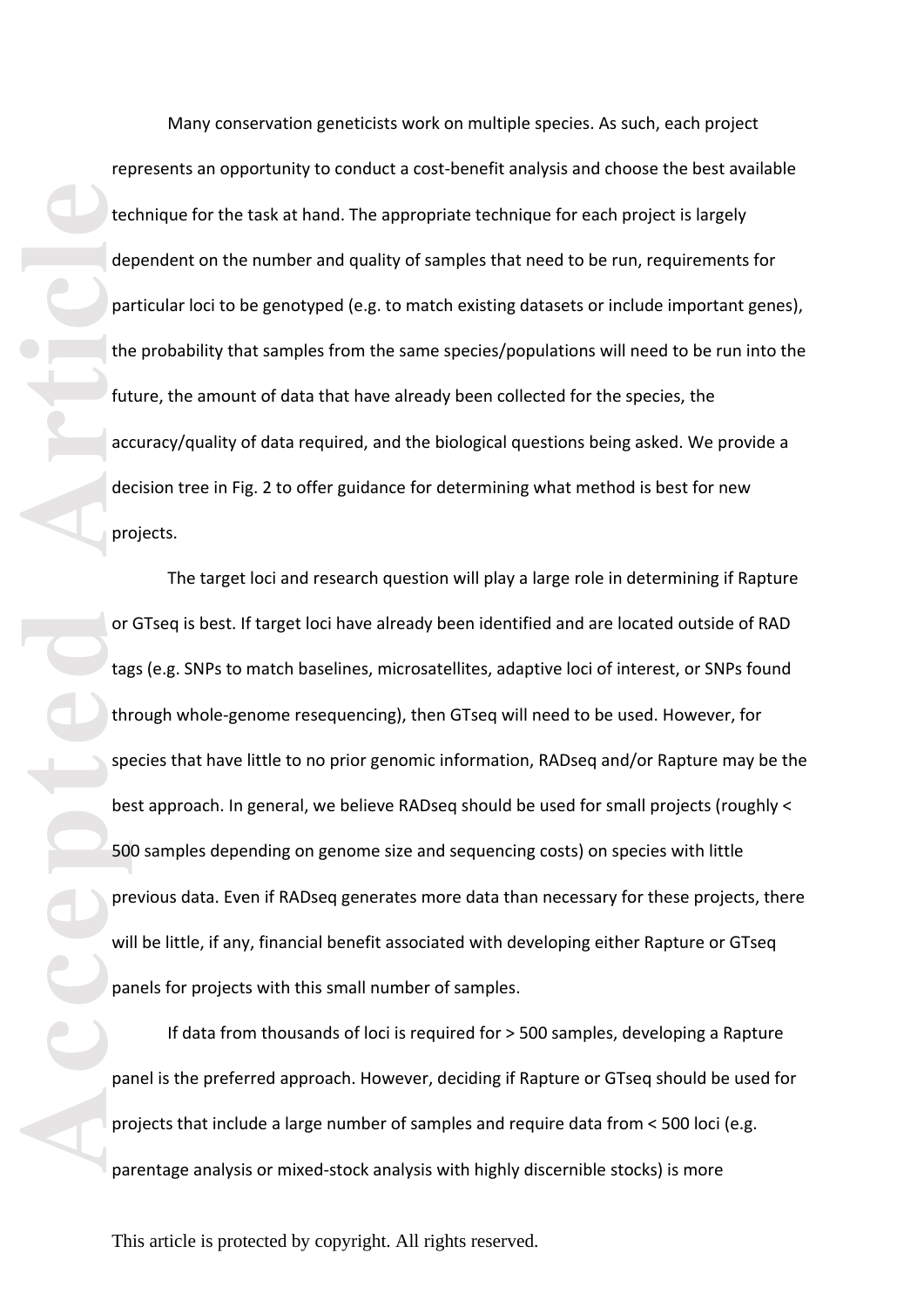challenging. In general, if researchers expect to be regularly genotyping samples from a given species for many years into the future and require high data quality, we suggest constructing a GTseq panel. However, if researchers are conducting a single large project (e.g. largescale parentage analysis) but do not anticipate genotyping samples from that species often in the future, Rapture may be the best approach . The per sample cost for Rapture is roughly twice that of GTseq, but the cost to develop a GTseq panel is about three times as much as a Rapture panel (Table 1). Based on the combination of panel development and genotyping costs, we suggest developing Rapture panels for projects with between 500 and 1,500 samples, and GTseq panels for larger projects.

The best approach may also be a combination of these methods. Researchers may want to conduct a smaller scale RADseq project to identify SNP markers, and then convert those to a Rapture or GTseq approach for large -scale genotyping. This is the approach Meek is taking with the brook trout studies. Another valid approach is to design both GTseq and Rapture panels for a given species. For example, Larson designed a Rapture panel for cisco including approximately 7,000 SNPs for high -resolution analysis of population structure and adaptive variation and is also planning to design a smaller GTseq panel for more high throughput analyses such as species/stock identification and parentage analysis.

**Co**<br> **Accepted**<br> **Accepted**<br> **Article**<br> **Article**<br> **Article**<br> **Article**<br> **Article**<br> **Article**<br> **Article**<br> **Article**<br> **Article**<br> **Article**<br> **Article**<br> **Article**<br> **Article**<br> **Article**<br> **Article**<br> **Article**<br> **Article**<br> **Arti** We did not include microsatellite genotyping using capillary electrophoresis in the decision tree presented in Fig. 2 because we believe developing small panels of microsatellites for new species is no longer optimal given the other genomic techniques available. We recognize that many laboratories still genotype microsatellites using capillary sequencers and will continue to do so for many years. However, it is important to note that microsatellites can be genotyped using amplicon sequencing (Zhan *et al.* 2017), although there are some difficulties associated with converting existing loci to amplicon assays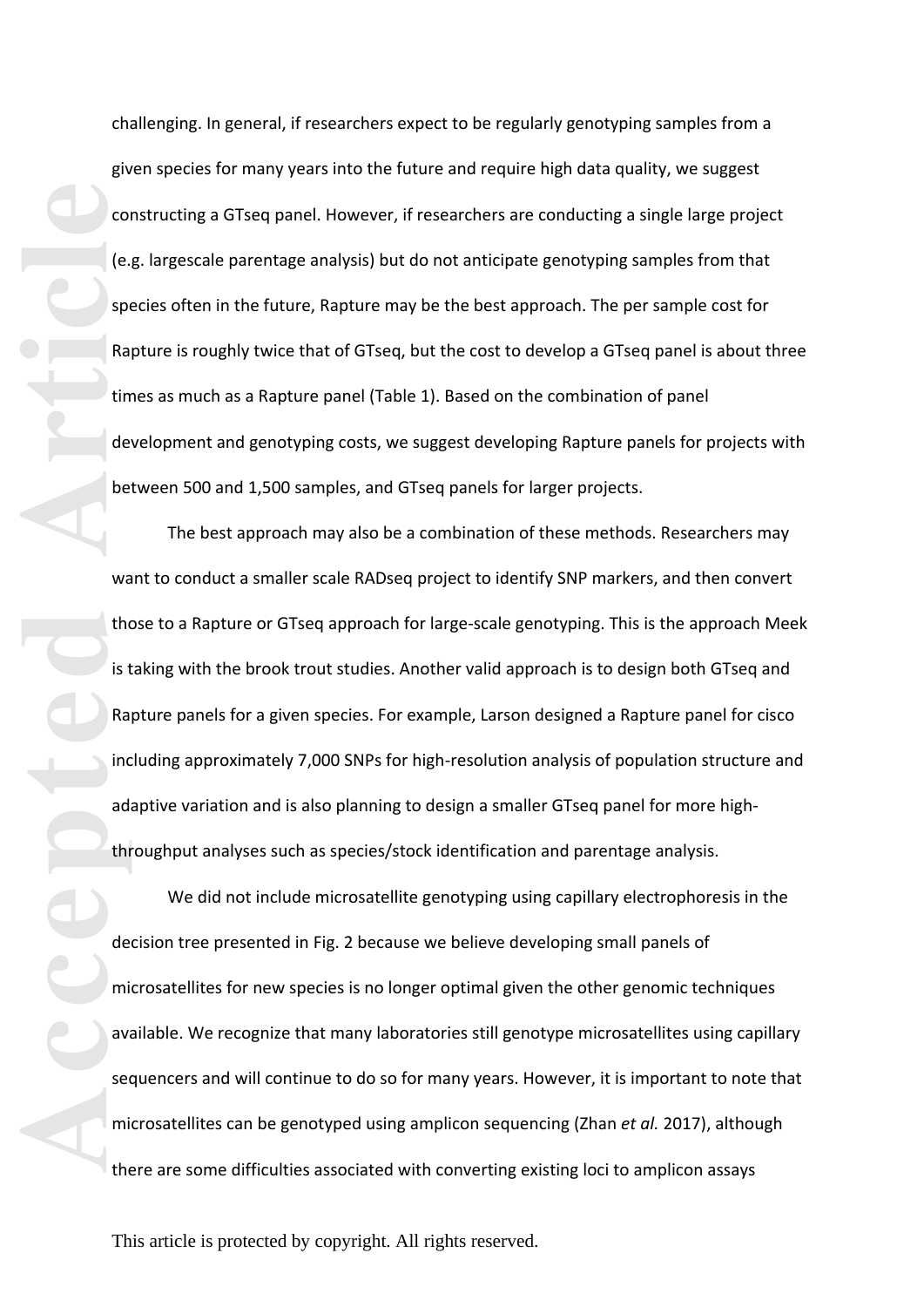(Bradbury *et al.* 2018). We encourage laboratories to consider the potential benefits of transitioning to genomic methods for as many projects as possible (e.g. high -throughput, transferability of data across labs, technical support). Capillary sequencers may stop being supported at some point in the future, likely forcing researchers to transition anyway at what may be an inconvenient time. Additionally, the next generation of researchers will likely not be familiar with the idiosyncrasies associated with running, scoring, and standardizing microsatellites (Pasqualotto, Denning, Anderson 2007; Seeb *et al.* 2007), making it difficult to generate reproducible data. Microsatellites are powerful markers and will continue to have their place in the portfolio of genomic techniques (e.g. Zhan *et al.* 2017). However, we believe the utility of capillary based analysis of microsatellites is nearing<br>its end.

## *Conclusions*

**Accepted Article**<br> **Article**<br> **Article**<br> **Article**<br> **Article**<br> **Article**<br> **Article**<br> **Article**<br> **Article**<br> **Article**<br> **Article**<br> **Article**<br> **Article**<br> **Article**<br> **Article**<br> **Article**<br> **Article**<br> **Article**<br> **Article**<br> **A** A short three years ago, Shafer *et al.* (2015) discussed the difficulties associated with translating genomics into conservation practice. The technical hurdles they highlighted include the need for more mature and easily applicable methods, the development of analytical pipelines, and the presence of successful case studies for practitioners to learn from. We believe with the advent of the techniques described above, these technical roadblocks have been significantly minimized. We now have methods that can be applied without highly specialized and expensive laboratory equipment or laboratory expertise, pipelines that are user friendly, and an impressive and growing set of success stories. The field of conservation can now reap the benefits of next -generation sequencing , and we are excited to see great strides made in the conservation and management of the earth's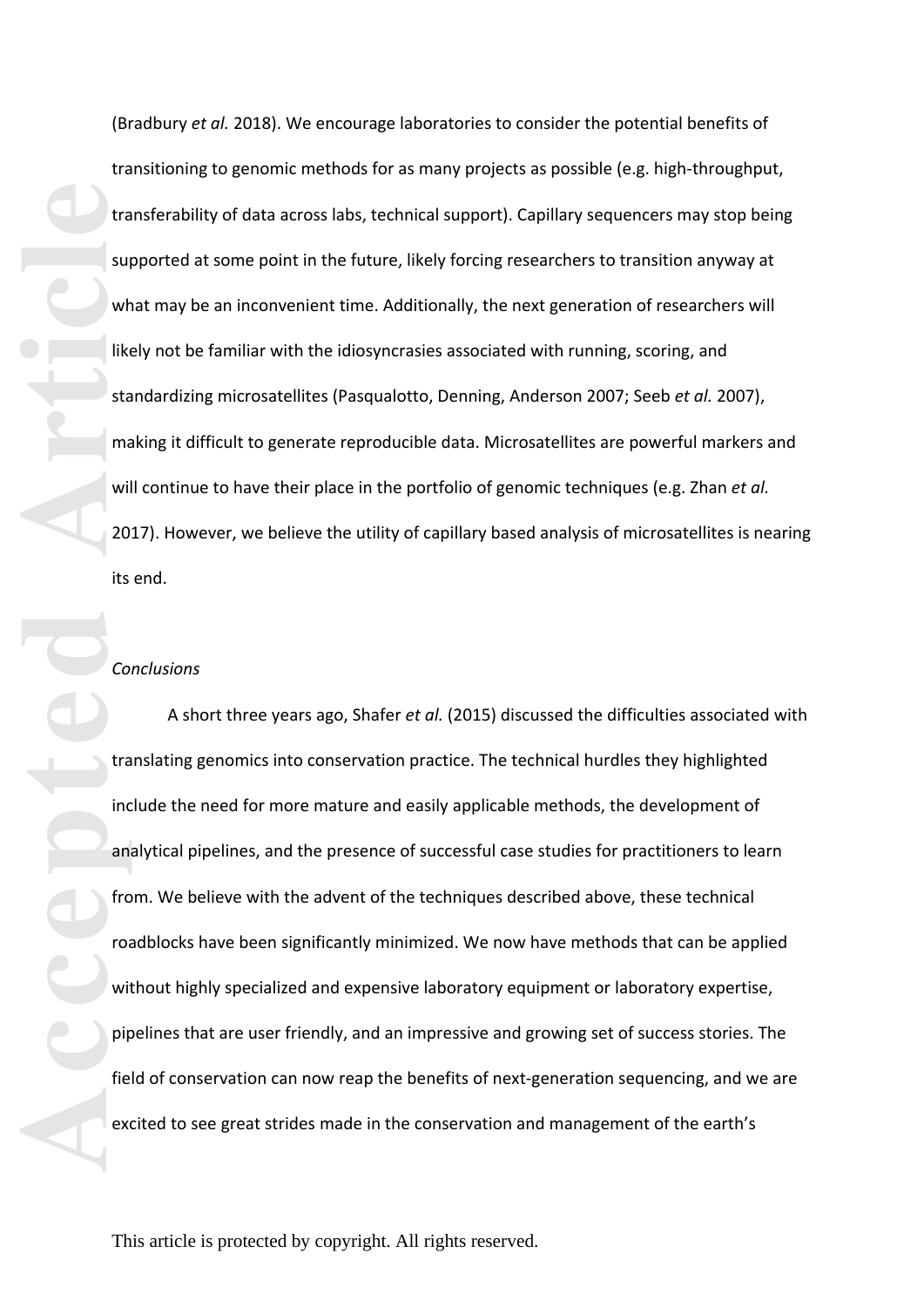biodiversity. The time for the transition from conservation genetics to conservation genomics is now.

#### *Acknowledgments*

We thank Garrett McKinney, Andrew Whiteley, Shawn Narum, and four anonymous reviewers for providing helpful reviews of the manuscript and for many informative discussions on this topic. Any use of trade, product, or company name is for descriptive purposes only and does not imply endorsement by the U.S. Government.

#### *Literature Cited*

Ali OA, O'Rourke SM, Amish SJ*, et al.* (2016) RAD Capture (Rapture): Flexible and Efficient Sequence -Based Genotyping. *Genetics* **202**, 389 -400.

Allendorf FW, Hohenlohe PA, Luikart G (2010) Genomics and the future of conservation genetics. *Nature Reviews Genetics* **11**, 697 -709.

Andrews KR, Adams JR, Cassirer EF*, et al.* (2018) A bioinformatic pipeline for identifying informative SNP panels for parentage assignment from RADseq data. *Molecular Ecology Resources* **0** .

Andrews KR, Good JM, Miller MR, Luikart G, Hohenlohe PA (2016) Harnessing the power of RADseq for ecological and evolutionary genomics. *Nature Reviews Genetics* **17**, 81 - 92.

**Accepted Accepted Article**<br> **Article**<br> **And**<br> **Article**<br> **And**<br> **Article** Aykanat T, Lindqvist M, Pritchard VL, Primmer CR (2016) From population genomics to conservation and management: a workflow for targeted analysis of markers identified using genome -wide approaches in Atlantic salmon *Salmo salar*. *Journal of Fish Biology* **89**, 2658 -2679.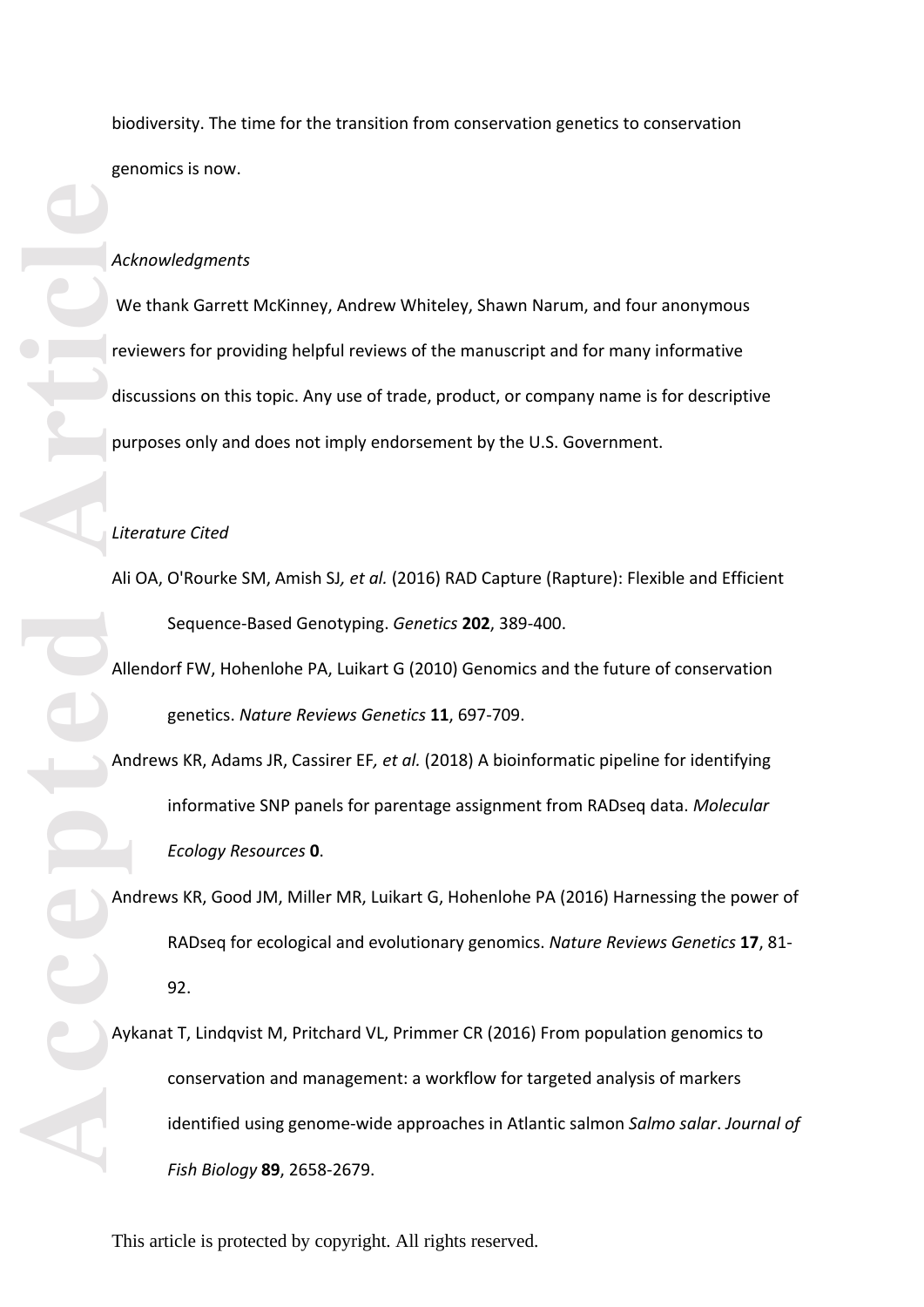Baetscher DS, Clemento AJ, Ng TC, Anderson EC, Garza JC (2018) Microhaplotypes provide increased power from short-read DNA sequences for relationship inference. *Molecular Ecology Resources* **18**, 296 -305.

Baird NA, Etter PD, Atwood TS*, et al.* (2008) Rapid SNP discovery and genetic mapping using sequenced RAD markers. *PLoS ONE* **3**, e3376.

Beacham TD, Wallace C, Jonsen K*, et al.* (2018) Comparison of coded -wire tagging with parentage -based tagging and genetic stock identification in a large -scale coho salmon fisheries application in British Columbia, Canada. *Evolutionary Applications*, in press.

**Accepted Article** Beacham TD, Wallace C, MacConnachie C*, et al.* (2017) Population and individual identification of coho salmon in British Columbia through parentage -based tagging and genetic stock identification: an alternative to coded -wire tags. *Canadian Journal of Fisheries and Aquatic Sciences* **74**, 1391 -1410.

Bernatchez L (2016) On the maintenance of genetic variation and adaptation to environmental change: considerations from population genomics in fishes. *Journal of Fish Biology* **89**, 2519 -2556.

Bernatchez L, Wellenreuther M, Araneda C*, et al.* (2017) Harnessing the Power of Genomics to Secure the Future of Seafood. *Trends in Ecology and Evolution* **32**, 665 -680.

Bradbury IR, Wringe BF, Watson B, et al. (2018) Genotyping-by-sequencing of genome-wide microsatellite loci reveals fine-scale harvest composition in a coastal Atlantic salmon fishery. *Evolutionary Applications* **11**, 918 -930.

Campbell EO, Brunet BMT, Dupuis JR, Sperling FAH, Matschiner M (2018) Would an RRS by any other name sound as RAD? *Methods in Ecology and Evolution*, online early.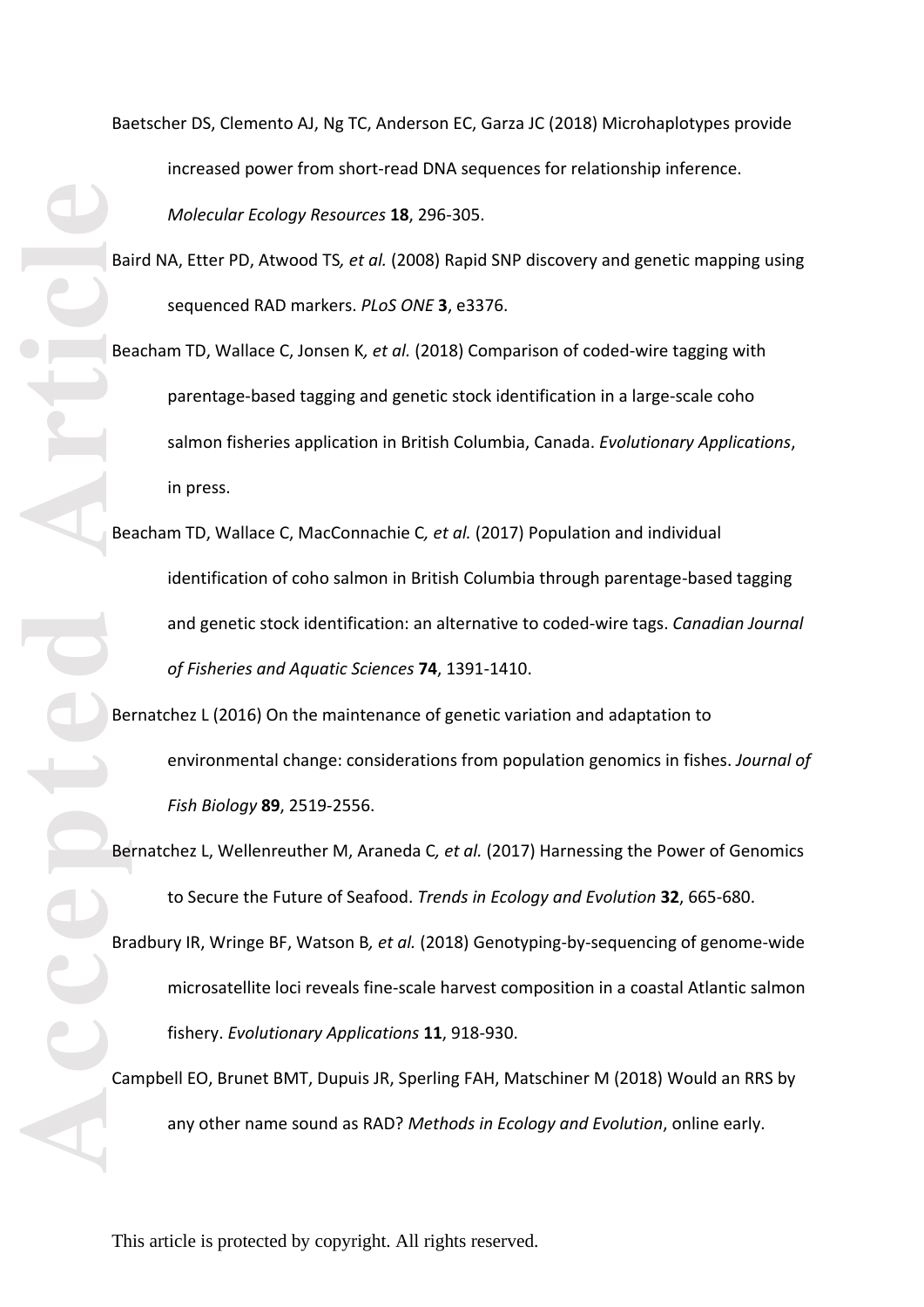Campbell NR, Harmon SA, Narum SR (2015) Genotyping -in -Thousands by sequencing (GT seq): A cost effective SNP genotyping method based on custom amplicon sequencing. *Molecular Ecology Resources* **15**, 855 -867.

- Catchen J, Hohenlohe PA, Bassham S, Amores A, Cresko WA (2013) Stacks: an analysis tool set for population genomics. *Molecular Ecology* **22**, 3124 -3140.
- Davey JW, Hohenlohe PA, Etter PD*, et al.* (2011) Genome -wide genetic marker discovery and genotyping using next-generation sequencing. Nature Reviews Genetics 12, 499-510. Fuentes -Pardo AP, Ruzzante DE (2017) Whole -genome sequencing approaches for conservation biology: Advantages, limitations and practical recommendations. *Molecular Ecology* **26**, 5369 -5406.
- Accepted **Article** Funk WC, McKay JK, Hohenlohe PA, Allendorf FW (2012) Harnessing genomics for delineating conservation units. *Trends in Ecology and Evolution* **27**, 489 -496. Garner BA, Hand BK, Amish SJ*, et al.* (2016) Genomics in Conservation: Case Studies and Bridging the Gap between Data and Application. *Trends in Ecology and Evolution* **31**,
	- 81 -83.
	- Graham CF, Glenn TC, McArthur AG*, et al.* (2015) Impacts of degraded DNA on restriction enzyme associated DNA sequencing (RADSeq). *Molecular Ecology Resources* **15**, 1304 -1315.
	- Hoffberg SL, Kieran TJ, Catchen JM, et al. (2016) RADcap: sequence capture of dual-digest RADseq libraries with identifiable duplicates and reduced missing data. *Molecular Ecology Resources* **16**, 1264 -1278.
	- Hoffmann A, Griffin P, Dillon S*, et al.* (2015) A framework for incorporating evolutionary genomics into biodiversity conservation and management. *Climate Change Responses* **2**, 1.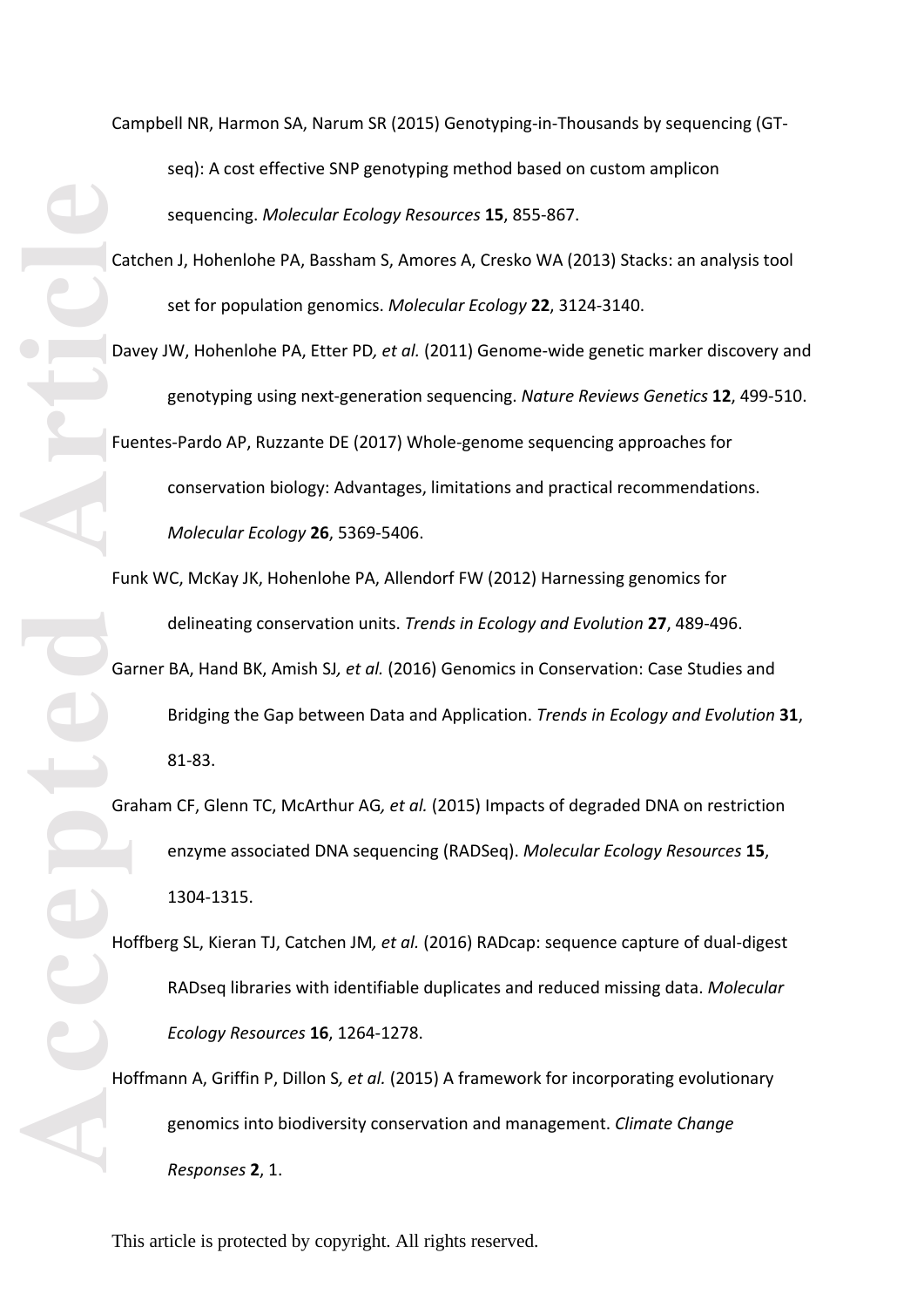Janowitz-Koch I, Rabe C, Kinzer R*, et al.* (2018) Long-term evaluation of fitness and demographic effects of a Chinook Salmon supplementation program. *Evolutionary Applications*, online early.

ACCEPTEDE Komoroske LM, Miller M, O'Rourke S*, et al.* (2018) A Versatile Rapture (RAD -Capture) Platform for Genotyping Marine Turtles. *Molecular Ecology Resources*, online early. Luikart G, England PR, Tallmon D, Jordan S, Taberlet P (2003) The power and promise of population genomics: from genotyping to genome typing. *Nature Reviews Genetics* **4**, 981-994.

- Margres MJ, Jones ME, Epstein B*, et al.* (2018) Large -effect loci affect survival in Tasmanian devils (*Sarcophilus harrisii*) infected with a transmissible cancer. *Molecular Ecology* **27**, 4189 -4199.
- Matala AP, Hatch DR, Everett S*, et al.* (2016) What goes up does not come down: the stock composition and demographic characteristics of upstream migrating steelhead differ from post -spawn emigrating kelts. *Ices Journal of Marine Science* **73**, 2595 -2605.
- McKinney GJ, Waples RK, Pascal CE, Seeb LW, Seeb JE (2018) Resolving allele dosage in duplicated loci using genotyping -by -sequencing data: A path forward for population genetic analysis. *Molecular Ecology Resources* **18**, 570 -579.
- Narum SR, Buerkle CA, Davey JW, Miller MR, Hohenlohe PA (2013) Genotyping -by sequencing in ecological and conservation genomics. *Molecular Ecology* **22**, 2841 - 2847.
- O'Leary SJ, Puritz JB, Willis SC, Hollenbeck CM, Portnoy DS (2018) These aren't the loci you'e looking for: Principles of effective SNP filtering for molecular ecologists. *Molecular Ecology* **27**, 3193 -3206.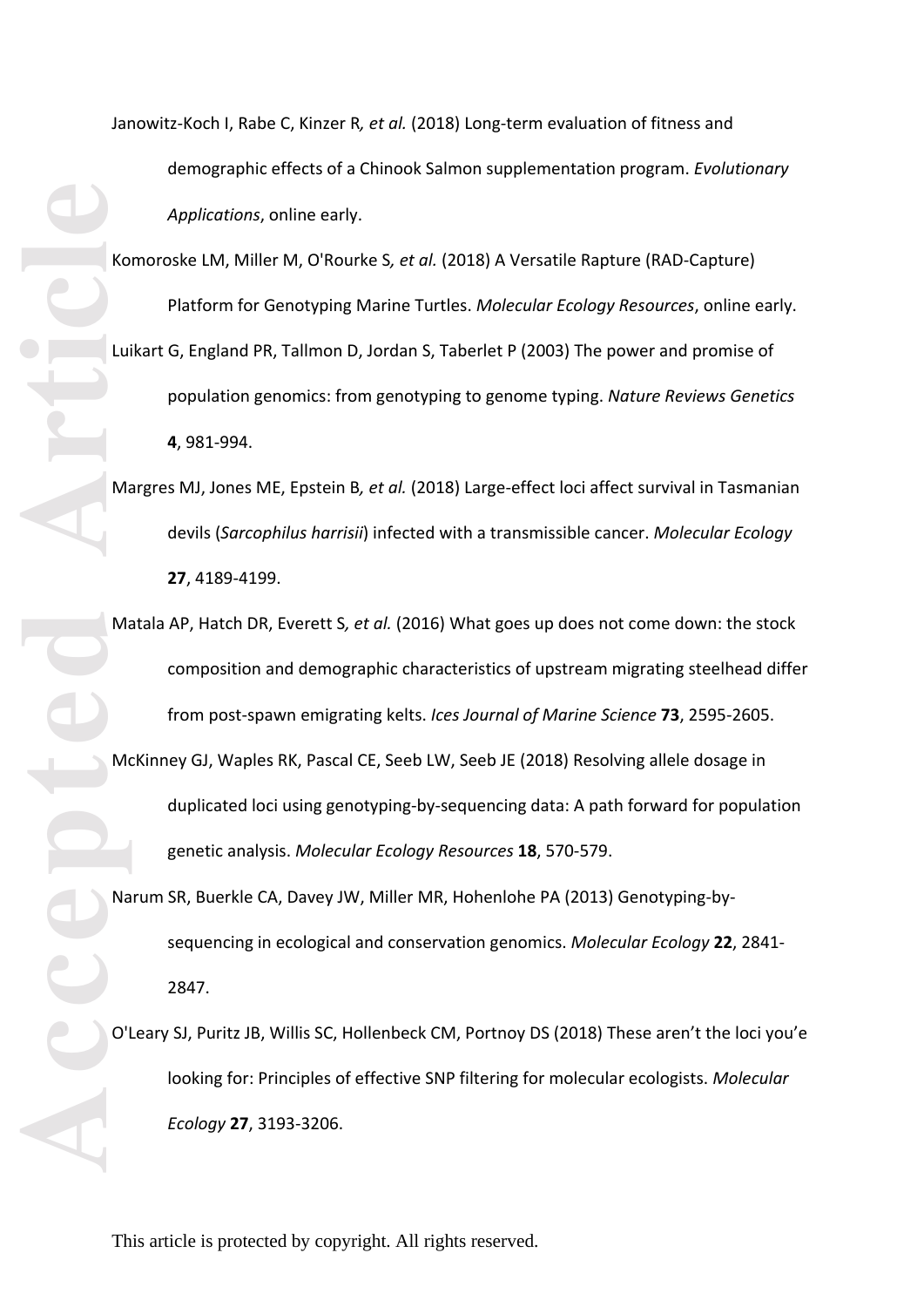**Article**<br> **Article**<br> **Article**<br> **Article**<br> **Article**<br> **Article**<br> **Article**<br> **Article**<br> **Article**<br> **Article**<br> **Article**<br> **Article**<br> **Article** 

Ouborg NJ, Pertoldi C, Loeschcke V, Bijlsma RK, Hedrick PW (2010) Conservation genetics in transition to conservation genomics. *Trends in Genetics* **26**, 177 -187.

Paris JR, Stevens JR, Catchen JM (2017) Lost in parameter space: a road map for stacks. *Methods in Ecology and Evolution* **8**, 1360 -1373.

- Pasqualotto AC, Denning DW, Anderson MJ (2007) A cautionary tale: Lack of consistency in allele sizes between two laboratories for a published multilocus microsatellite typing system. *Journal of Clinical Microbiology* **45**, 522 -528.
- Puckett EE (2017) Variability in total project and per sample genotyping costs under varying study designs including with microsatellites or SNPs to answer conservation genetic questions. *Conservation Genetics Resources* **9**, 289 -304.
- Rizzi E, Lari M, Gigli E, De Bellis G, Caramelli D (2012) Ancient DNA studies: new perspectives on old samples. *Genetics Selection Evolution* **44**, 21.
- Rochette NC, Catchen JM (2017) Deriving genotypes from RAD -seq short -read data using Stacks. *Nature Protocols* **12**, 2640 -2659.

Seeb JE, Carvalho G, Hauser L*, et al.* (2011) Single -nucleotide polymorphism (SNP) discovery and applications of SNP genotyping in nonmodel organisms. *Molecular Ecology Resources* **11 Suppl 1**, 1 -8.

Seeb LW, Antonovich A, Banks AA*, et al.* (2007) Development of a standardized DNA database for Chinook salmon. *Fisheries* **32**, 540 -552.

Shafer AB, Wolf JB, Alves PC*, et al.* (2015) Genomics and the challenging translation into conservation practice. *Trends in Ecology and Evolution* **30**, 78 -87.

Supple MA, Shapiro B (2018) Conservation of biodiversity in the genomics era. *Genome Biology* **19**, 131.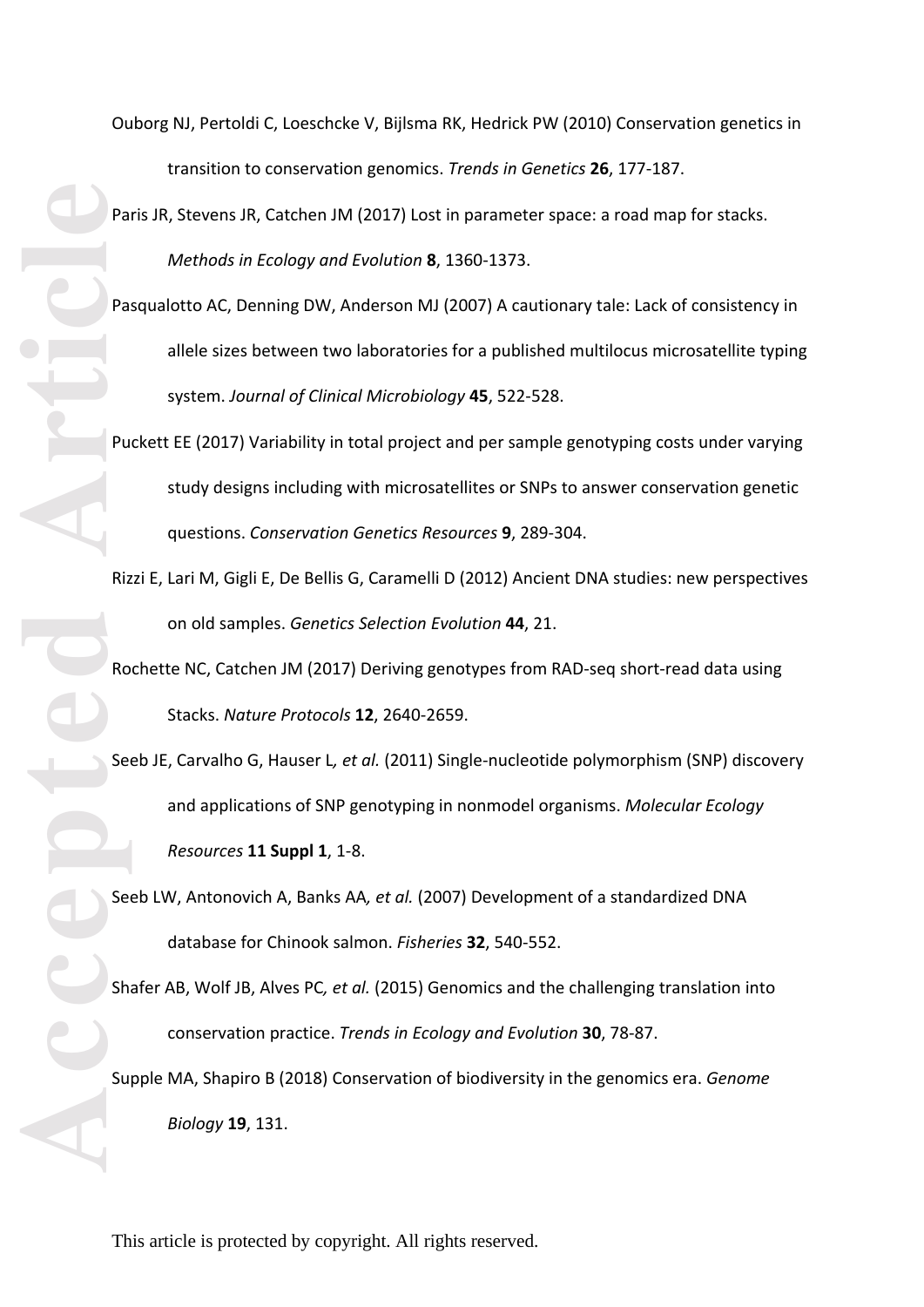Zhan L, Paterson IG, Fraser BA*, et al.* (2017) megasat: automated inference of microsatellite genotypes from sequence data. *Molecular Ecology Resources* **17**, 247 -256.

# *Author contributions*

MHM and WAL contributed equally to the to the writing of the manuscript.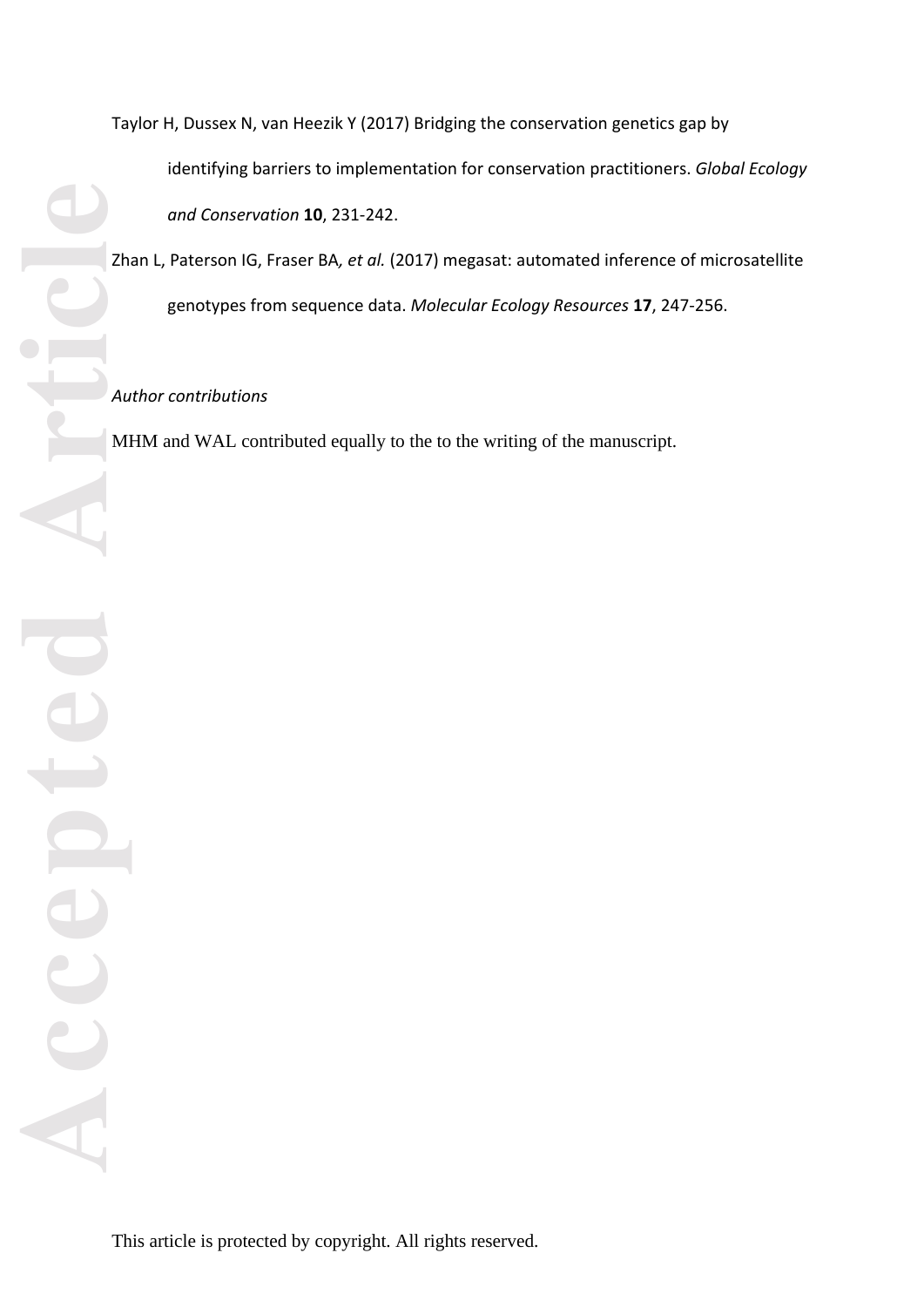# TABLES

Table 1. Comparison of traditional RAD sequencing (RADseq), sequence capture (Rapture ), and amplicon sequencing (GTseq ). The number of loci that can be targeted with RADseq and Rapture is highly flexible, but we focus on a typical study using traditional RAD with the *SbfI* enzyme for the sake of simplicity. See Andrews *et al.* (2016) and Campbell *et al.* (2018) for more information on different variations of RADseq.

|                                                  | RADseq                             | Rapture                            | GTseq                              |
|--------------------------------------------------|------------------------------------|------------------------------------|------------------------------------|
| # loci genotyped                                 | $^{\sim}20,000$                    | 500-10000                          | $^{\sim}500$ /panel                |
| Approximate cost per<br>sample (\$US) (1)        | \$30                               | \$15                               | \$6                                |
| Ease of library<br>preparation (2)               | Moderate, ~1 week                  | Moderate, ~1 week                  | Simple, 2 days                     |
| Constrained to RAD tags                          | Yes                                | Yes                                | <b>No</b>                          |
| Approximate panel<br>development cost (3)        | Not applicable                     | \$4,000                            | \$13,000-\$15,000                  |
| Approximate panel<br>development time (3)        | Not applicable                     | 4 months                           | 4 months                           |
| DNA quality required (4)                         | Medium-high                        | Medium-high                        | Low-medium                         |
| <b>Bioinformatics expertise</b><br>required      | Intermediate/advanced              | Beginner/Intermediate              | Beginner                           |
| Utility for relatedness<br>analysis (5)          | Complex pedigree<br>reconstruction | Complex pedigree<br>reconstruction | Parent-offspring,<br>full siblings |
| Sample Throughput                                | Low                                | Medium                             | High                               |
| Potential for rapid (< 2<br>week) turnaround (6) | N <sub>o</sub>                     | Yes, but relatively<br>difficult   | Yes                                |

(1) Cost per sample assumes that samples are being sequenced efficiently (96 samples per lane for RADseq, 384 samples per lane for Rapture, and 960 samples per lane for GTseq). Our multiplexing estimates were designed to be conservative therefore multiplexing more individuals per lane than stated above is likely possible in many circumstances (e.g. Campbell *et al.* 2015) . Sequencing 96 individuals per lane has proven efficient for *SbfI* RADseq in salmon on a HiSeq4000, but t his value will vary based on genome size, enzyme, and sequencing technology. Genotyping hundreds rather than thousands of loci with Rapture will decrease the cost per sample, but Rapture is still more expensive than GTseq when genotyping the same number of loci because of increased library preparation costs. Breakdown of costs: RADseq – library preparation: \$5/sample (Fuentes -Pardo & Ruzzante 2017) and 96 individuals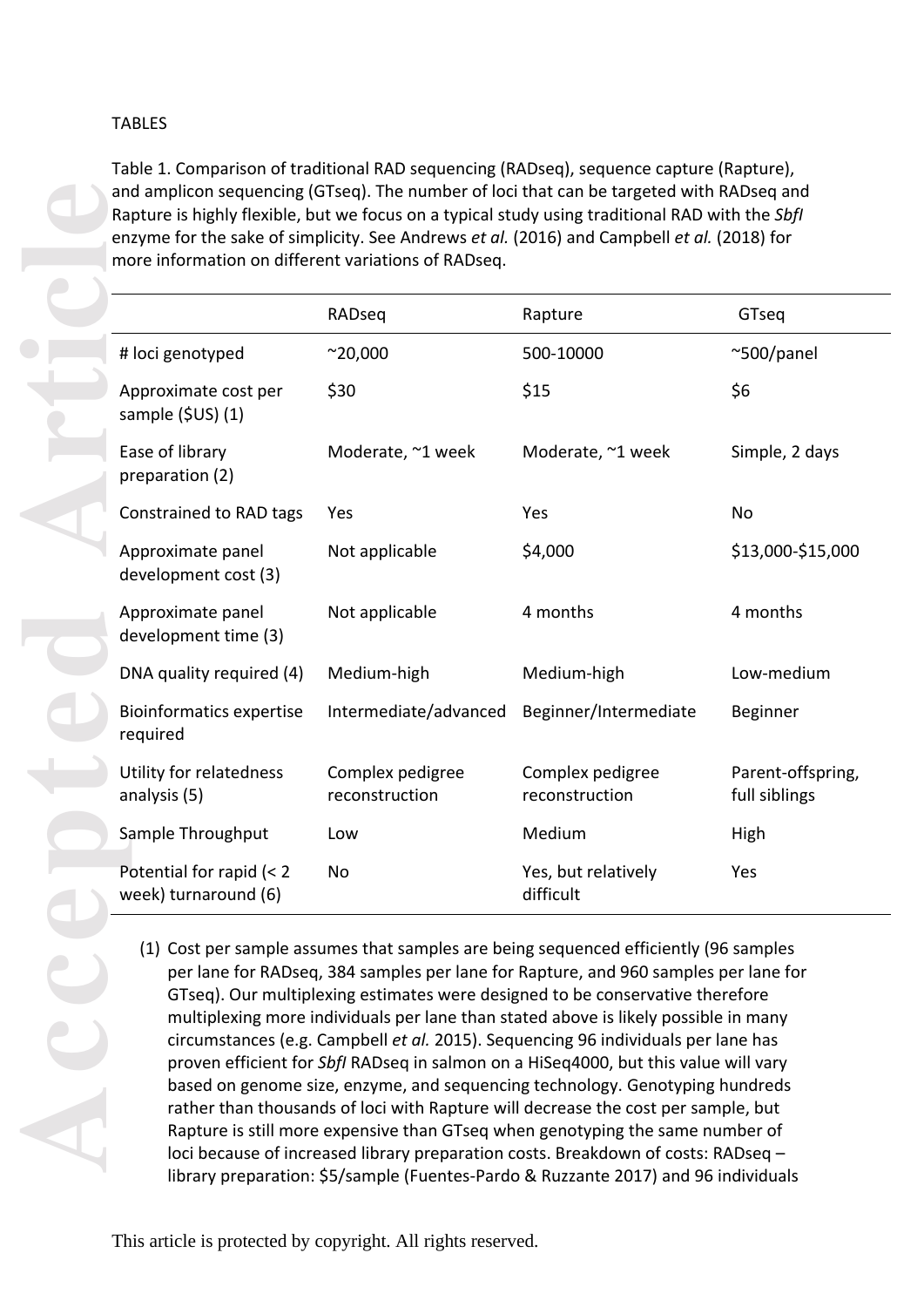multiplexed per sequencing lane (\$2500 per 150 bp paired end lane), Rapture – library preparation: \$ 8/sample (\$5 for RADseq library preparation, \$ 3 for bait capture) and 384 individuals multiplexed per sequencing lane (150 bp paired end ), GTseq – \$ 4/sample (Campbell *et al.* 2015) and 960 individuals multiplexed per sequencing lane (\$1500 per 150 bp single end lane). Prices are rounded up to the nearest dollar. Labor not included in cost estimates. All calculations assume sequencing is conducted on a HiSeq4000. It is important to note that reagent costs differ substantially among sequencing platforms and the cost per base pair will be greater for low output sequencers (e.g. MiSeq) than for high -output sequencers (e.g. HiSeq) . The \$3 per sample price for Rapture bait capture was calculated as follows: \$3,600 for a 16 reaction 20k myBaits® kit that includes all necessary reagents/16 reactions / 96 individuals per reaction =  $$2.34$  per sample rounded up to the nearest dollar = \$3. The costs for consumables (microcentrifuge tubes and pipette tips) is less than one cent per sample as 96 individuals are pooled in a single tube for the bait capture.

- (2) Preparing RADseq and Rapture libraries requires more steps than GTseq and also requires that DNA be sheared either physically or with an enzyme. Time estimates are the approximate time needed to construct a single library from extracted DNA based on personal experience. Multiple libraries can be constructed simultaneously, but the number of libraries that can be efficiently constructed together will vary widely by laboratory.
- (3) Assumes that RADseq data or other data (e.g. existing SNP panel, exome sequence, genome sequence) are already available. Costs associated with discovering markers for panel development will vary based on a number of factors including type and scope of data available. For example, discovering markers using data from a few sequenced genomes will likely be more difficult and produce a higher proportion of low -quality markers compared to discovering markers from a comprehensive RAD dataset. Cost estimates are rounded to the nearest thousand dollars, and labor is not included in the estimates. Development of Rapture panel is passive (i.e. a company creates the baits after researcher submits the target loci sequences), whereas development of GTseq panel is active (i.e. significant time required to test and troubleshoot panel). Cost estimate for Rapture panel development is the cost to order the smallest synthesis of 20k myBaits® probes (\$3600) rounded to the nearest thousand dollars (\$4,000) . This order can run 16 reactions, corresponding to 1,536 samples if running a single 96 -well plate per reaction . Baits can also be ordered for 48 or 96 reactions, with substantial cost savings per reaction compared to the 16 reaction kit. Additionally, baits can be developed for up to 200,000 targets and prices increase by \$1,250 per 20,000 baits with the 16 -reaction kit . The cost estimate for GTseq panel development is represented as a range because it includes both fixed costs (reagents) and variable costs (sequencing). The fixed costs are ordering 500 primer pairs at \$20/pair (\$10,000), which facilitates genotyping of approximately 30,000 individuals per primer order , and costs for other reagents and consumables required for sample preparation (\$2,000). The sequencing costs required to test the panel are highly variable depending on whether a Mi Seq or other sequencing instrument is available. For example, a small amount of library can be spiked onto existing MiSeq runs at a very low cost, if access to a MiSeq is available (total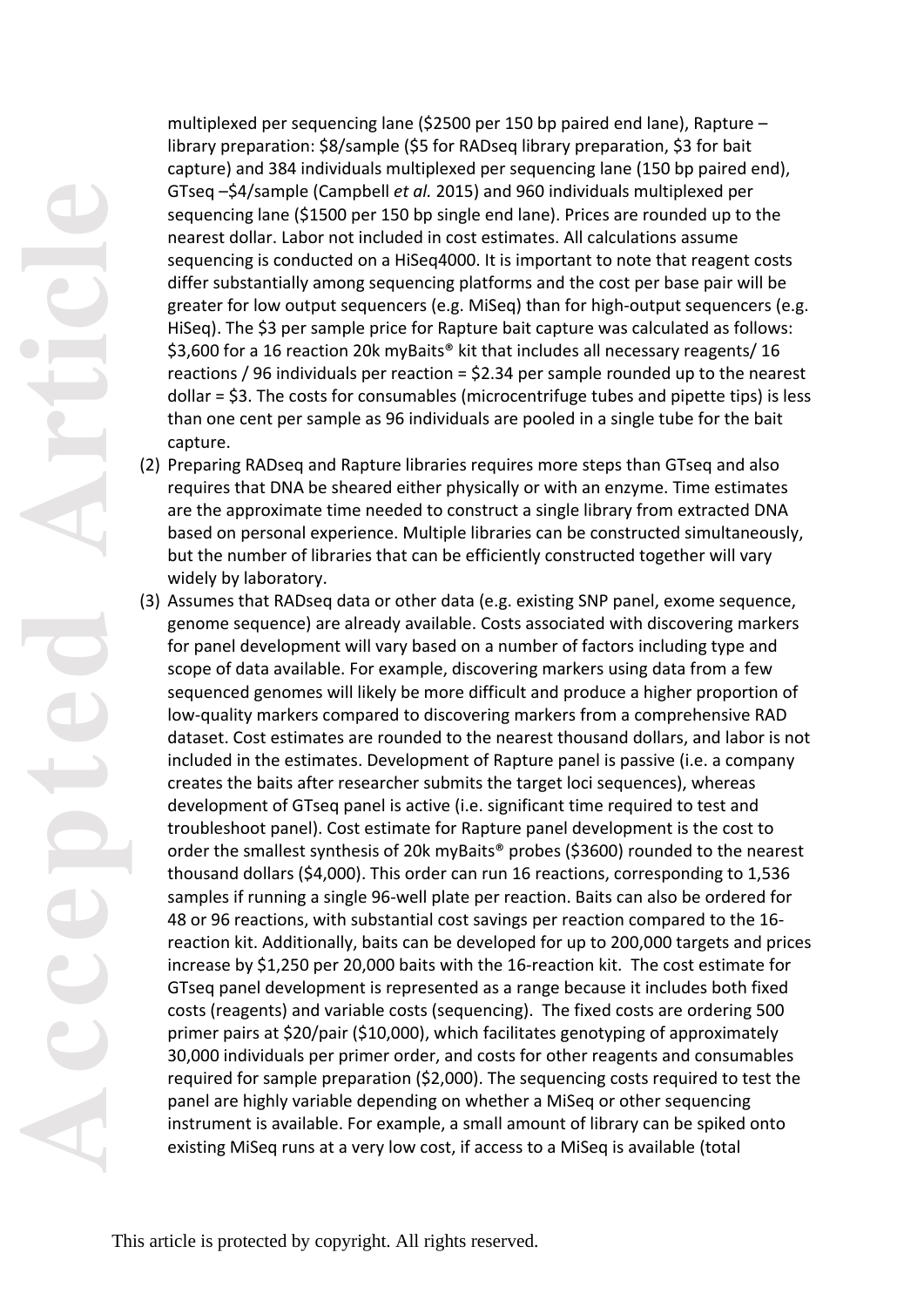sequencing cost ~\$1,000). However, if no MiSeq is available, the cost to buy 2 -3 full lanes to test a panel will be larger (~\$3,000).

- (4) cost of two MiSeq and one HiSeq lane (\$7,500), and approximate cost of other reagents (\$2,500).
- (5) RADseq has been shown to be sensitive to DNA quality (Graham *et al.* 2015). Although no published studies have evaluated the impact of DNA quality on GTseq, amplicon sequencing approaches have been shown to be highly robust to variation in DNA quality (Rizzi *et al.* 2012) .
- (6) Utility for relatedness analysis will depend on within -population genetic variation and complexities in mating systems. Researchers should conduct simulations to determine how many markers are necessary to accurately infer relatedness in their system.
- (7) Sequencing with MiSeq or other rapid sequencing technology once panel developed is necessary for rapid turnaround. However, cost per sample will increase due to less optimized sequencing on these platforms . Library preparation time is significantly longer for Rapture compared to GTseq, making rapid analysis more difficult with Rapture.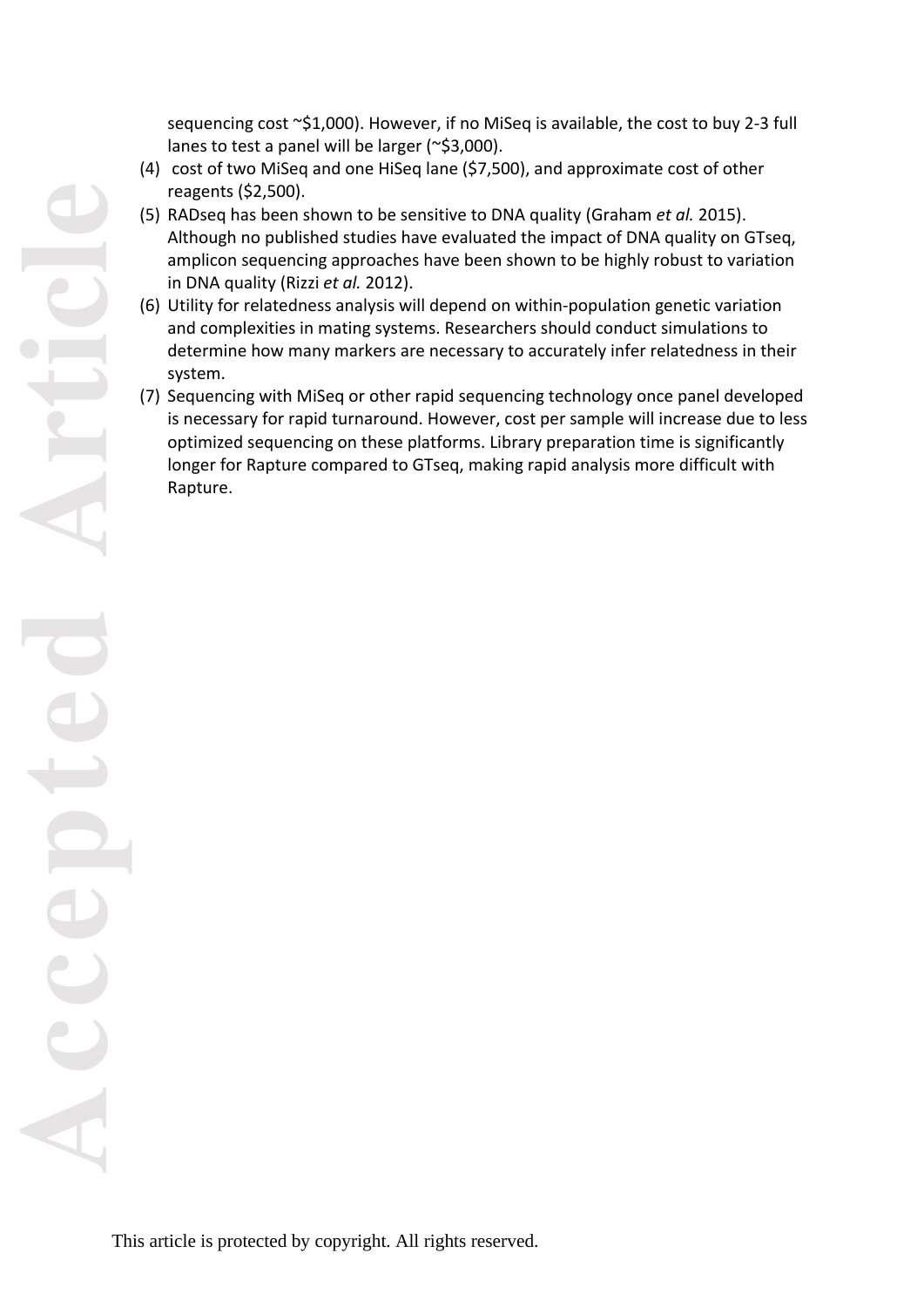# FIGURES:

Figure 1: Cost analysis for genotyping 96 to 960 samples with four chemistries: RADseq, sequence capture (Rapture), amplicon sequencing (GTseq), and microsatellites. Rapture (10,000 SNPs) becomes more cost effective than RAD (20,000 SNPs) after 96 samples due to the ability to multiplex many more individuals on a sequencing lane. GTseq ( 500 SNPs) becomes less expensive than a typical microsatellite panel containing 15 loci genotyped in five multiplexes after about 500 samples. Sample preparation and sequencing costs for RADseq, Rapture, and GTseq are found in Table 1. If less than one lane was required for sequencing, we still included the full cost of a lane because most researchers purchase sequencing by lane. For example, the sequencing cost for GTseq is fixed at \$1,500 for all sample numbers from 96 -960 meaning that the cost per sample for 96 samples (\$19.63) is much higher than the cost per sample for 960 samples (\$5.56). A per sample cost of \$8 was used for microsatellites based on cost analysis conducted in the Larson laboratory. This per sample cost is about half of that reported by Puckett (2017) .